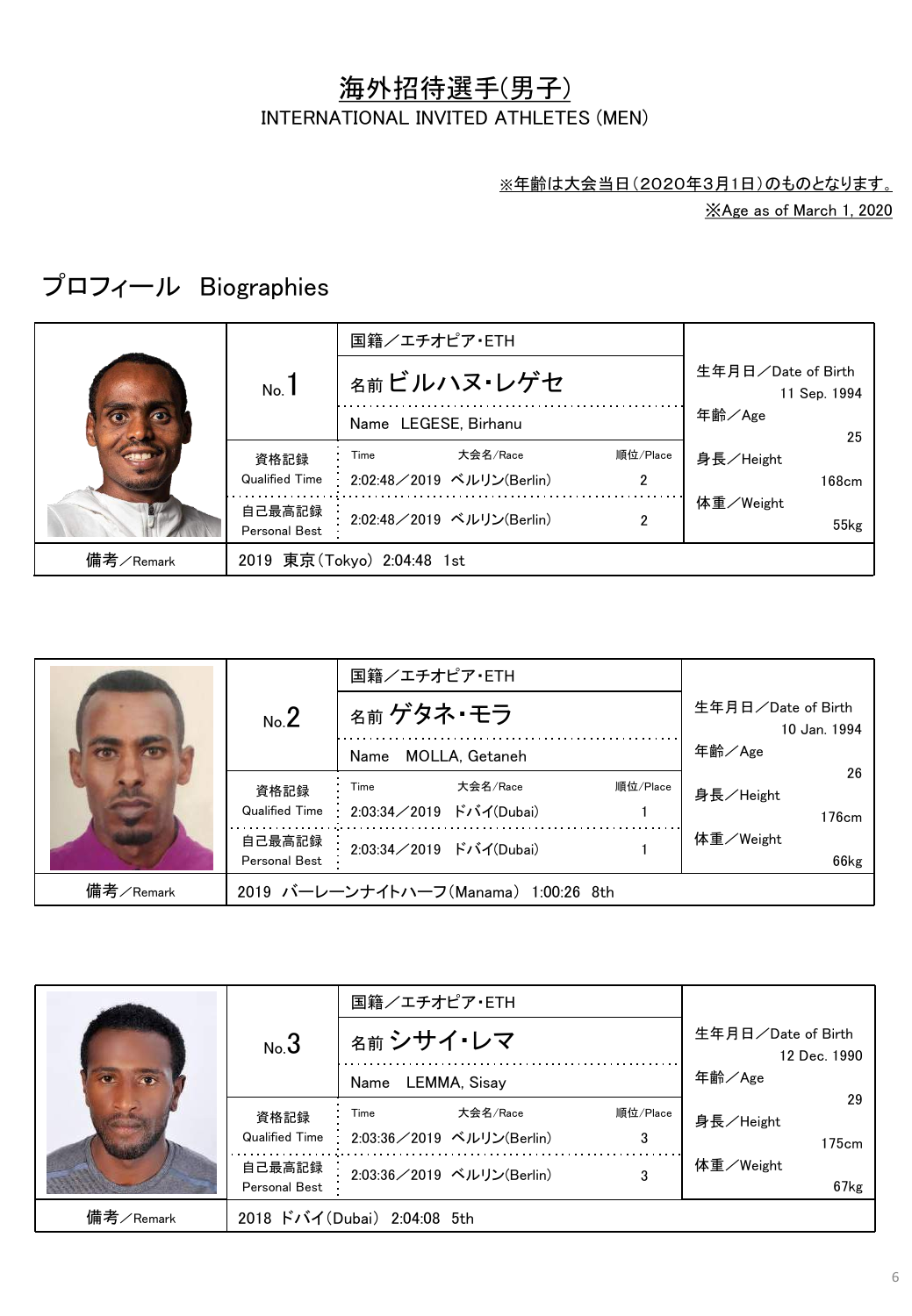|           |                                | 国籍/エチオピア·ETH                               |          |          |                                    |                    |
|-----------|--------------------------------|--------------------------------------------|----------|----------|------------------------------------|--------------------|
|           | No.4                           | 名前 アセファ・メングストゥ                             |          |          | 生年月日/Date of Birth<br>22 Jan. 1988 |                    |
|           |                                | MENGSTU, Asefa<br>Name                     |          |          | 年齢/Age                             |                    |
|           | 資格記録                           | Time                                       | 大会名/Race | 順位/Place | 身長/Height                          | 32                 |
|           |                                | Qualified Time : 2:04:06 / 2018 ドバイ(Dubai) |          | 4        |                                    | 172cm              |
|           | 自己最高記録<br><b>Personal Best</b> | 2:04:06/2018 ドバイ(Dubai)                    |          | 4        | 体重/Weight                          | $55$ <sub>kg</sub> |
| 備考/Remark |                                | 2019 ドバイ(Dubai) 2:04:24 3rd                |          |          |                                    |                    |

|           |                         | 国籍/ ケニア・KEN                               |                 |          |                                    |                  |
|-----------|-------------------------|-------------------------------------------|-----------------|----------|------------------------------------|------------------|
|           | No.5                    | 名前 ディクソン・チュンバ                             |                 |          | 生年月日/Date of Birth<br>27 Oct. 1986 |                  |
|           |                         | Name                                      | CHUMBA, Dickson |          | 年齢/Age                             |                  |
|           | 資格記録                    | Time                                      | 大会名/Race        | 順位/Place | 身長/Height                          | 33               |
|           |                         | Qualified Time : 2:05:30 / 2018 東京(Tokyo) |                 |          |                                    | 167cm            |
|           | 自己最高記録<br>Personal Best | : 2:04:32/2014 シカゴ(Chicago)               |                 |          | 体重/Weight                          | 50 <sub>kg</sub> |
| 備考/Remark |                         | 2019 東京(Tokyo) 2:08:44 3rd                |                 |          |                                    |                  |

|           |                               | 国籍/エチオピア·ETH                           |                                          |               |                                    |                  |
|-----------|-------------------------------|----------------------------------------|------------------------------------------|---------------|------------------------------------|------------------|
|           | $N0$ .6                       | 名前 ハイレ・レミ                              |                                          |               | 生年月日/Date of Birth<br>13 Sep. 1994 |                  |
|           |                               | Name LEMI, Hayle                       |                                          |               | 年齢/Age                             |                  |
|           | 資格記録<br><b>Qualified Time</b> | Time                                   | 大会名/Race<br>- 2.05.09/2019 トロント(Toronto) | 順位/Place<br>2 | 身長/Height                          | 25<br>179cm      |
|           | 自己最高記録<br>Personal Best       | $\therefore$ 2:04:33 / 2016 ドバイ(Dubai) |                                          |               | 体重/Weight                          | 59 <sub>kg</sub> |
| 備考/Remark |                               | 2015 ドバイ(Dubai) 2:05:28 1st            |                                          |               |                                    |                  |

|           |                         | 国籍/バーレーン・BRN   |                                                             |          |                                    |       |
|-----------|-------------------------|----------------|-------------------------------------------------------------|----------|------------------------------------|-------|
|           | $N_o$ .                 | 名前 エルハサン・エルアバシ |                                                             |          | 生年月日/Date of Birth<br>13 Apr. 1984 |       |
|           |                         |                | Name EL ABBASSI, El Hassan                                  |          | 年齢/Age                             |       |
|           | 資格記録                    | Time           | 大会名/Race                                                    | 順位/Place | 身長/Height                          | 35    |
|           |                         |                | Qualified Time 2.04:43/2018 バレンシア(Valencia)                 | 2        |                                    | 170cm |
|           | 自己最高記録<br>Personal Best |                | 2:04:43/2018 バレンシア(Valencia)                                |          | 体重/Weight                          | 52kg  |
| 備考/Remark |                         |                | 2019 世界陸上 (World Championships - Doha) Marathon 2:11:44 7th |          |                                    |       |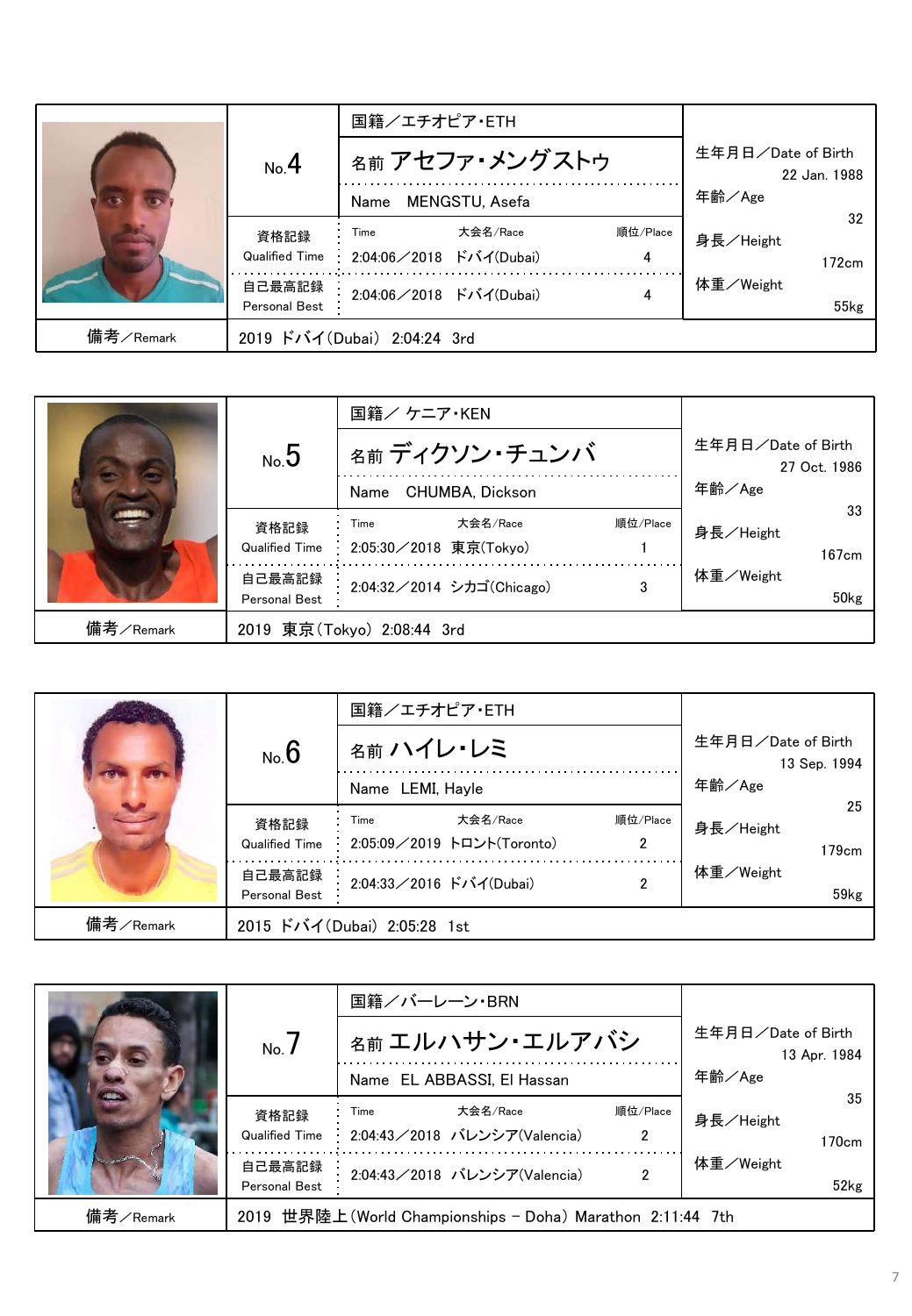|           |                         | 国籍/ケニア·KEN                                  |                     |          |                                   |                  |
|-----------|-------------------------|---------------------------------------------|---------------------|----------|-----------------------------------|------------------|
|           | $N0$ .8                 |                                             | 名前 タイタス・エキル         |          | 生年月日/Date of Birth<br>2 Jan. 1992 |                  |
|           |                         | Name                                        | <b>EKIRU, Titus</b> |          | 年齢/Age                            |                  |
|           | 資格記録                    | Time                                        | 大会名/Race            | 順位/Place | 身長/Height                         | 28               |
|           |                         | Qualified Time : 2.04:46 / 2019 ミラノ(Milano) |                     |          |                                   | 173cm            |
|           | 自己最高記録<br>Personal Best | : 2:04:46/2019 ミラノ(Milano)                  |                     |          | 体重/Weight                         | 58 <sub>kg</sub> |
| 備考/Remark |                         | 2019 ホノルル (Honolulu) 2:07:59 1st            |                     |          |                                   |                  |

|           |                         | 国籍/ケニア・KEN                          |          |           |                                    |    |  |
|-----------|-------------------------|-------------------------------------|----------|-----------|------------------------------------|----|--|
|           | $N_{\rm O}$ .9          | 名前 アモス・キプルト                         |          |           | 生年月日/Date of Birth<br>16 Sep. 1992 |    |  |
|           |                         | KIPRUTO, Amos<br>Name               |          |           | 年齢/Age                             |    |  |
|           | 資格記録                    | Time                                | 大会名/Race | 順位/Place  | 身長/Height                          | 27 |  |
|           | <b>Qualified Time</b>   | : 2:05:43/2017 アムステルダム(Amsterdam) 5 |          |           | 168cm                              |    |  |
|           | 自己最高記録<br>Personal Best | : 2:05:43/2017 アムステルダム(Amsterdam) 5 |          | 体重/Weight | 54kg                               |    |  |
| 備考/Remark |                         | 2018 東京(Tokyo) 2:06:33 3rd          |          |           |                                    |    |  |

|           |                               |                                                  | 国籍/ケニア·KEN 所属/東京·横浜DeNA            |           |                    |  |
|-----------|-------------------------------|--------------------------------------------------|------------------------------------|-----------|--------------------|--|
|           | $No$ 10                       | <sub>名前</sub> ビダン・カロキ                            | 生年月日/Date of Birth<br>21 Aug. 1990 |           |                    |  |
|           |                               | KAROKI, Bedan<br>Name                            |                                    | 年齢/Age    |                    |  |
|           | 資格記録<br><b>Qualified Time</b> | 大会名/Race<br>Time<br>: 2:05:53/2019 シカゴ (Chicago) | 順位/Place<br>4                      | 身長/Height | 29<br>173cm        |  |
|           | 自己最高記録<br>Personal Best       | : 2:05:53/2019 シカゴ (Chicago)                     |                                    | 体重/Weight | $55$ <sub>kg</sub> |  |
| 備考/Remark |                               | 2019 東京(Tokyo) 2:06:48 2nd                       |                                    |           |                    |  |

|           |                                | 国籍/ベルギー·BEL                    |                                            |          |                                    |       |
|-----------|--------------------------------|--------------------------------|--------------------------------------------|----------|------------------------------------|-------|
|           | No. 11                         | 名前バシル・アブディ                     |                                            |          | 生年月日/Date of Birth<br>10 Feb. 1989 |       |
|           |                                | Name                           | ABDI, Bashir                               |          | 年齢/Age                             |       |
|           | 資格記録                           | Time                           | 大会名/Race                                   | 順位/Place | 身長/Height                          | 31    |
|           |                                |                                | Qualified Time : 2:06:14/2019 シカゴ(Chicago) | 5        |                                    | 178cm |
|           | 自己最高記録<br><b>Personal Best</b> |                                | : 2:06:14/2019 シカゴ(Chicago)                | 5        | 体重/Weight                          | 64kg  |
| 備考/Remark |                                | 2019 ロンドン (London) 2:07:03 7th |                                            |          |                                    |       |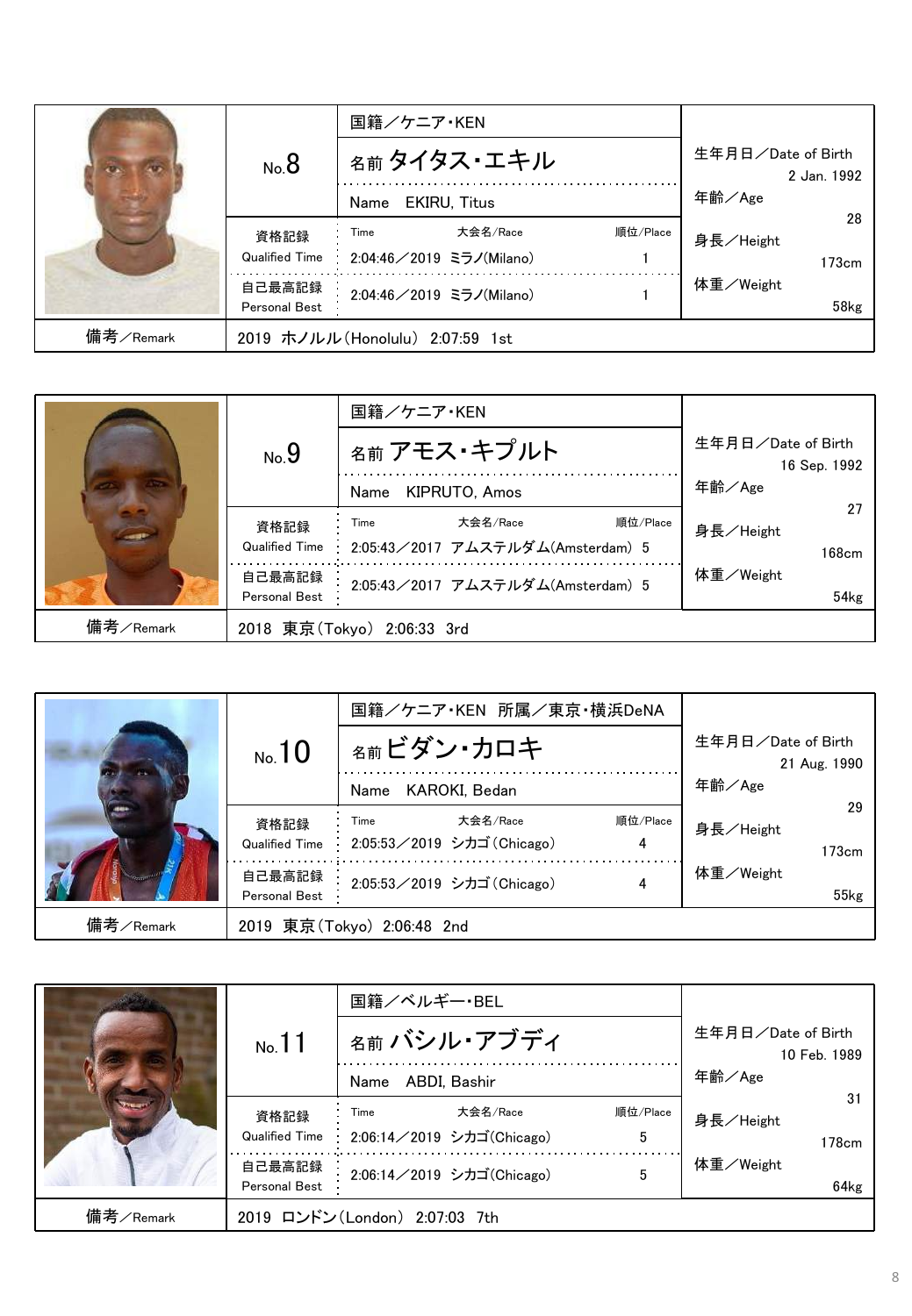### 国内招待選手 (男子) JAPANESE INVITED ATHLETES (MEN)

#### ※年齢は大会当日(2020年3月1日)のものとなります。

※Age as of March 1, 2020

## プロフィール Biographies

|           |                                | 所属/東京·Nike                                                     |                                    |
|-----------|--------------------------------|----------------------------------------------------------------|------------------------------------|
|           | $N_{\rm O}$ .21                | <sub>名前</sub> 大迫 傑                                             | 生年月日/Date of Birth                 |
|           |                                | Name OSAKO, Suguru                                             | 23 May. 1991<br>年齢/Age             |
|           | 資格記録<br><b>Qualified Time</b>  | 大会名/Race<br>順位/Place<br>Time<br>2:05:50/2018 シカゴ(Chicago)<br>3 | 28<br>身長/Height<br>168cm           |
|           | 自己最高記録<br><b>Personal Best</b> | 2:05:50/2018 シカゴ(Chicago)<br>3                                 | 体重/Weight<br>53 <sub>kg</sub>      |
| 備考/Remark |                                | 2017 福岡国際(Fukuoka) 2:07:19 3rd                                 |                                    |
|           |                                | 所属/埼玉·Honda                                                    |                                    |
|           | $No$ 22                        | <sub>名前</sub> 設楽  悠太                                           | 生年月日/Date of Birth<br>18 Dec. 1991 |
|           |                                | Name SHITARA, Yuta                                             | 年齢/Age                             |
|           | 資格記録<br><b>Qualified Time</b>  | 大会名/Race<br>順位/Place<br>Time<br>2:06:11/2018 東京 (Tokyo)<br>2   | 28<br>身長/Height<br>170cm           |
|           | 自己最高記録<br>Personal Best        | 2:06:11/2018 東京 (Tokyo)<br>$\overline{2}$                      | 体重/Weight<br>48kg                  |
| 備考/Remark |                                | 2019 ゴールドコースト(Gold Coast) 2:07:50 1st                          |                                    |
|           |                                |                                                                |                                    |
|           |                                | 所属/長崎·MHPS                                                     | 生年月日/Date of Birth                 |
|           | No.23                          | 名前井上 大仁                                                        | 6 Jan. 1993                        |
|           |                                | Name INOUE, Hiroto                                             | 年齢/Age<br>27                       |
|           | 資格記録<br><b>Qualified Time</b>  | 大会名/Race<br>順位/Place<br>Time<br>2:06:54/2018 東京(Tokyo)<br>5    | 身長/Height<br>165cm                 |
|           | 自己最高記録<br>Personal Best        | 2:06:54/2018 東京(Tokyo)<br>5                                    | 体重/Weight<br>51kg                  |
| 備考/Remark |                                | 2018 アジア競技大会(ASIAN Games-Jakarta) Marathon 2:18:22 1st         |                                    |
|           |                                | 所属/広島・マツダ                                                      |                                    |
|           | $N_{\rm O}$ . 24               | 名前山本 憲二                                                        | 生年月日/Date of Birth                 |
|           |                                | Name YAMAMOTO, Kenji                                           | 17 Nov. 1989<br>年齢/Age             |
|           | 資格記録<br><b>Qualified Time</b>  | 大会名/Race<br>順位/Place<br>Time<br>2:08:42/2019 びわ湖(Otsu)<br>7    | 30<br>身長/Height<br>165cm           |
|           | 自己最高記録                         | 2:08:42/2019 びわ湖(Otsu)<br>$\overline{7}$                       | 体重/Weight                          |

53kg

T 備考/Remark

Personal Best

2018 東京(Tokyo) 2:08:48 9th

9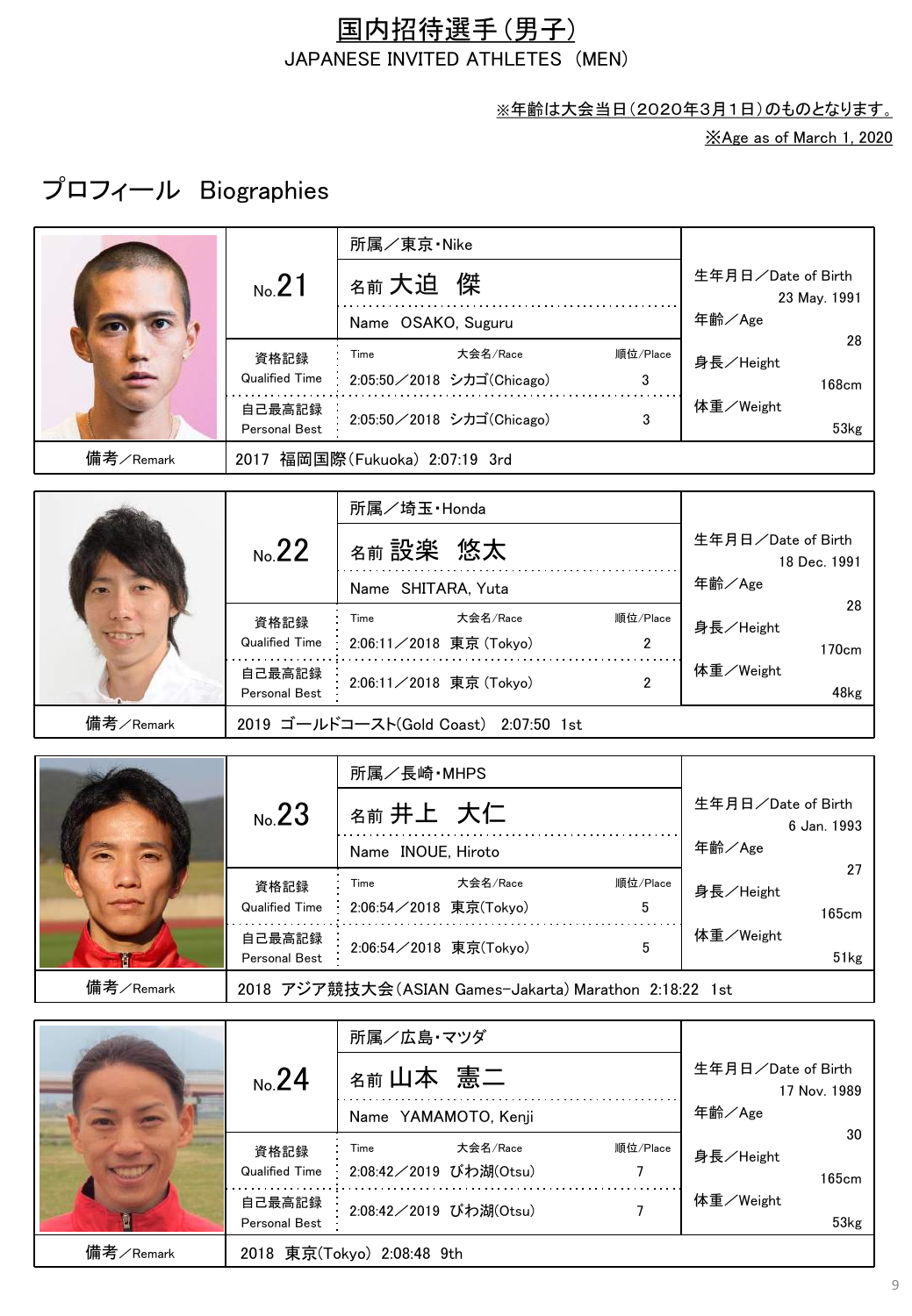|           |                                | 所属/宮崎·旭化成 |                                               |          |                                    |                    |
|-----------|--------------------------------|-----------|-----------------------------------------------|----------|------------------------------------|--------------------|
|           | $_{No.}25$                     | 名前村山 謙太   |                                               |          | 生年月日/Date of Birth<br>23 Feb. 1993 |                    |
|           |                                |           | Name MURAYAMA, Kenta                          |          | 年齢/Age                             |                    |
|           | 資格記録                           | Time      | 大会名/Race                                      | 順位/Place | 身長/Height                          | 27                 |
|           |                                |           | Qualified Time : 2:08:56 / 2019 ベルリン (Berlin) | 9        |                                    | 175cm              |
|           | 自己最高記録<br><b>Personal Best</b> |           | : 2:08:56/2019 ベルリン (Berlin)                  | 9        | 体重/Weight                          | $55$ <sub>kg</sub> |
| 備考/Remark |                                |           | 2018 ゴールドコースト(Gold Coast) 2:09:50 2nd         |          |                                    |                    |

|           |                         |                                                                | 所属/東京·日清食品グループ |                |                    |              |
|-----------|-------------------------|----------------------------------------------------------------|----------------|----------------|--------------------|--------------|
|           | $N_{\rm O}$ . 26        | 名前佐藤 悠基                                                        |                |                | 生年月日/Date of Birth | 26 Nov. 1986 |
|           |                         | Name SATO, Yuki                                                |                |                | 年齢/Age             |              |
|           | 資格記録                    | $\blacksquare$ Time<br>Qualified Time 2:08:58 / 2018 東京(Tokyo) | 大会名/Race       | 順位/Place<br>10 | 身長/Height          | 33<br>178cm  |
|           | 自己最高記録<br>Personal Best | : 2:08:58/2018 東京(Tokyo)                                       |                | 10             | 体重/Weight          | 59kg         |
| 備考/Remark |                         | 2018 ベルリン (Berlin) 2:09:18 6th                                 |                |                |                    |              |

|           |                               | 所属/福岡·黒崎播磨          |                                                          |          |                                   |                  |
|-----------|-------------------------------|---------------------|----------------------------------------------------------|----------|-----------------------------------|------------------|
|           | $N_{\rm O}$ .27               | 名前 園田 隼             |                                                          |          | 生年月日/Date of Birth<br>5 Apr. 1989 |                  |
|           |                               | Name SONODA, Hayato |                                                          |          | 年齢/Age                            |                  |
|           | 資格記録<br><b>Qualified Time</b> | Time                | 大会名/Race<br>2.09:34 / 2018 別府大分 (Beppu)                  | 順位/Place | 身長/Height                         | 30<br>166cm      |
|           | 自己最高記録<br>Personal Best       |                     | : 2:09:34/2018 別府大分 (Beppu)                              |          | 体重/Weight                         | 50 <sub>kg</sub> |
| 備考/Remark |                               |                     | 2018 アジア競技大会(ASIAN Games - Jakarta) Marathon 2:19:04 4th |          |                                   |                  |

|           |                                | 所属/東京・セルソース                |          |                                                           |                    |              |
|-----------|--------------------------------|----------------------------|----------|-----------------------------------------------------------|--------------------|--------------|
|           | $N_{\rm O}$ . 28               | 名前神野 大地                    |          |                                                           | 生年月日/Date of Birth | 13 Sep. 1993 |
|           |                                | Name KAMINO, Daichi        |          |                                                           | 年齢/Age             |              |
|           | 資格記録                           | Time                       | 大会名/Race | 順位/Place                                                  | 身長/Height          | 26           |
|           | <b>Qualified Time</b>          | → 2:10:18/2018 東京(Tokyo)   |          | 18                                                        |                    | 165cm        |
|           | 自己最高記録<br><b>Personal Best</b> | : 2:10:18 / 2018 東京(Tokyo) |          | 18                                                        | 体重/Weight          | 46kg         |
| 備考/Remark |                                |                            |          | 2019 アジアマラソン選手権(Asian Marathon Championships) 2:12:18 1st |                    |              |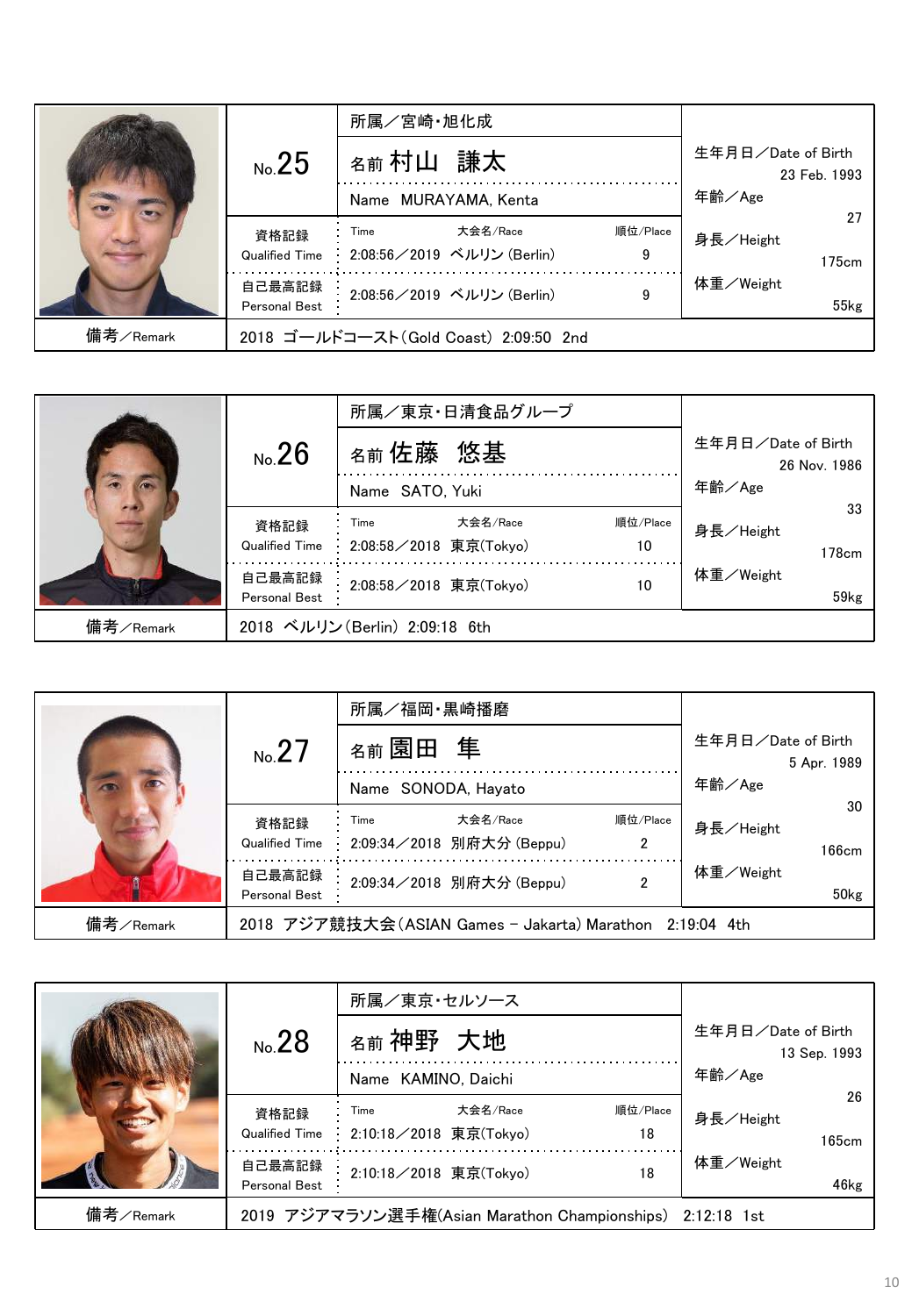|           |                         |                                           | 所属/愛知・トヨタ自動車                              |          |                    |                  |
|-----------|-------------------------|-------------------------------------------|-------------------------------------------|----------|--------------------|------------------|
|           | $_{\text{No}}29$        | 名前堀尾 謙介                                   |                                           |          | 生年月日/Date of Birth | 12 Aug. 1996     |
|           |                         | Name HORIO, Kensuke                       |                                           |          | 年齢/Age             |                  |
|           | 資格記録                    | Time                                      | 大会名/Race                                  | 順位/Place | 身長/Height          | 23               |
|           |                         | Qualified Time : 2:10:21 / 2019 東京(Tokyo) |                                           | 5        |                    | 183cm            |
|           | 自己最高記録<br>Personal Best | : 2:10:21 / 2019 東京(Tokyo)                |                                           | 5        | 体重/Weight          | 61 <sub>kg</sub> |
| 備考/Remark |                         |                                           | 2019 マラソングランドチャンピオンシップ (MGC) 2:16:21 15th |          |                    |                  |

|           |                                | 所属/愛知・トーエネック                             |                                              |          |                    |              |
|-----------|--------------------------------|------------------------------------------|----------------------------------------------|----------|--------------------|--------------|
|           | No. 30                         | 名前河合 代二                                  |                                              |          | 生年月日/Date of Birth | 22 Sep. 1991 |
|           |                                | Name KAWAI, Daiji                        |                                              |          | 年齢/Age             |              |
|           | 資格記録                           | Time                                     | 大会名/Race                                     | 順位/Place | 身長/Height          | 28           |
|           |                                | Qualified Time : 2:10:50/2019 びわ湖 (Otsu) |                                              | 11       |                    | 176cm        |
|           | 自己最高記録<br><b>Personal Best</b> | : 2:10:50/2019 びわ湖 (Otsu)                |                                              | 11       | 体重/Weight          | 54kg         |
| 備考/Remark |                                |                                          | 2018 熊本甲佐10マイル (Kosa) 10miles Road 46:15 3rd |          |                    |              |

|           |                               | 所属/宮崎·旭化成                                                                             |                                    |  |
|-----------|-------------------------------|---------------------------------------------------------------------------------------|------------------------------------|--|
|           | $N_{\rm O}$ 31                | 名前大六野 秀畝                                                                              | 生年月日/Date of Birth<br>23 Dec. 1992 |  |
|           |                               | Name DAIROKUNO, Shuho                                                                 | 年齢/Age                             |  |
|           | 資格記録<br><b>Qualified Time</b> | 順位/Place<br>大会名/Race<br>: Time<br>: 27:46.55/2015 八王子ロングディスタンス<br>(Hachioii) 10000m 9 | 27<br>身長/Height<br>168cm           |  |
|           | Personal Best                 | 自己最高記録 27:46.55 / 2015 八王子ロングディスタンス<br>(Hachioji) 10000m 9                            | 体重/Weight<br>51kg                  |  |
| 備考/Remark |                               | 2019 別府大分(Beppu) 2:21:47 37th                                                         |                                    |  |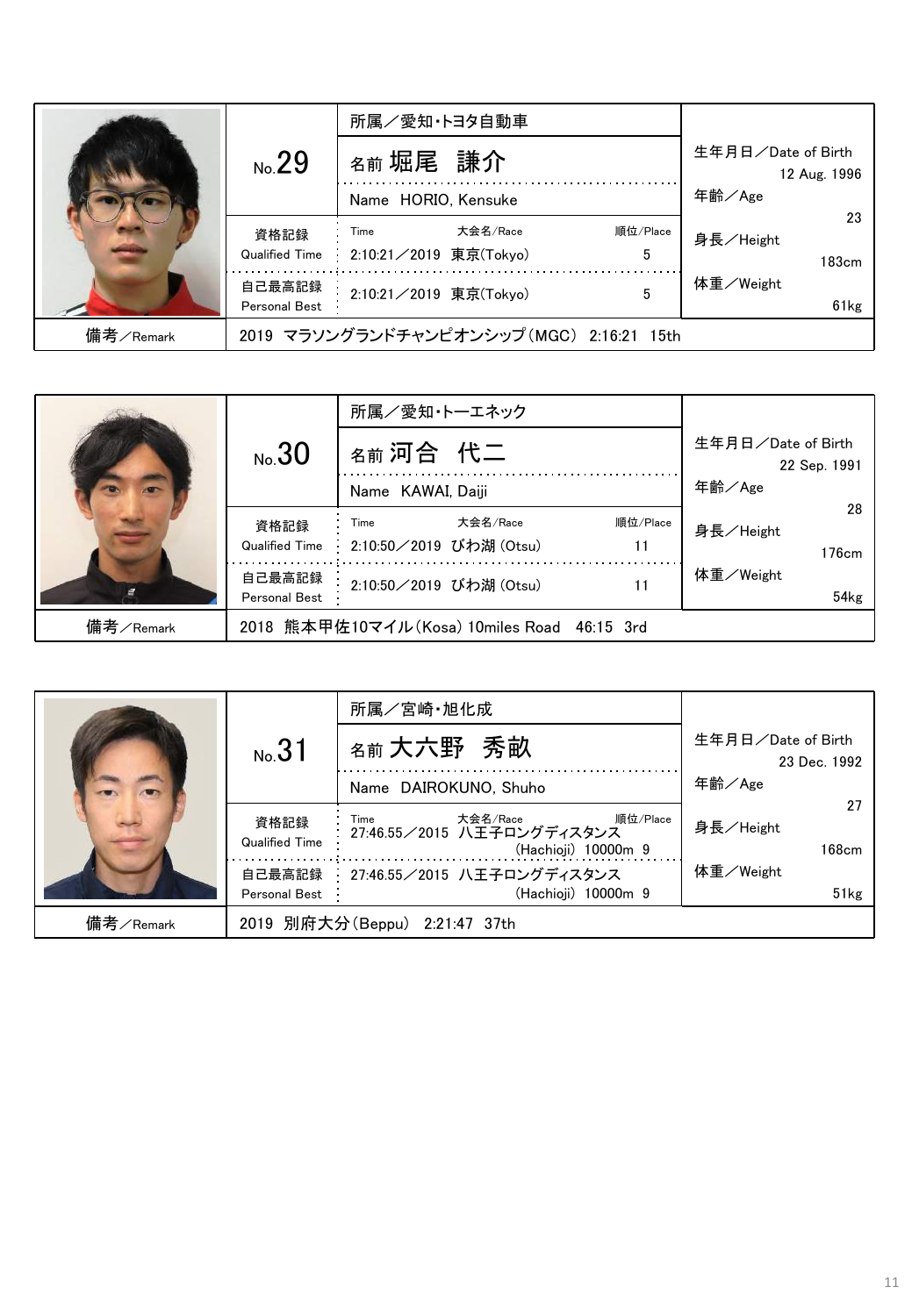### 海外招待選手(女子) INTERNATIONAL INVITED ATHLETES (WOMEN)

#### ※年齢は大会当日(2020年3月1日)のものとなります。

※Age as of March 1, 2020

|           |                                | 国籍/エチオピア·ETH               |                             |          |           |                                    |  |
|-----------|--------------------------------|----------------------------|-----------------------------|----------|-----------|------------------------------------|--|
|           | $N_{\rm O}$ .51                |                            | 名前 ルティ・アガ                   |          |           | 生年月日/Date of Birth<br>16 Jan. 1994 |  |
|           |                                | Name AGA, Ruti             |                             |          | 年齢/Age    | 26                                 |  |
|           | 資格記録                           | Time                       | 大会名/Race                    | 順位/Place | 身長/Height |                                    |  |
|           | <b>Qualified Time</b>          |                            | · 2:18:34/2018 ベルリン(Berlin) | 2        |           | 152cm                              |  |
|           | 自己最高記録<br><b>Personal Best</b> |                            | : 2:18:34/2018 ベルリン(Berlin) |          | 体重/Weight | 44kg                               |  |
| 備考/Remark |                                | 2019 東京(Tokyo) 2:20:40 1st |                             |          |           |                                    |  |

|           |                                | 国籍/エチオピア·ETH               |                                               |          |                                    |                  |
|-----------|--------------------------------|----------------------------|-----------------------------------------------|----------|------------------------------------|------------------|
|           | $No$ .52                       | <sub>名前</sub> ベルハネ・ディババ    |                                               |          | 生年月日/Date of Birth<br>11 Sep. 1993 |                  |
|           |                                | Name                       | DIBABA, Birhane                               |          | 年齢/Age                             |                  |
|           | 資格記録                           | Time                       | 大会名/Race                                      | 順位/Place | 身長/Height                          | 26               |
|           |                                |                            | Qualified Time : 2:18:46/2019 バレンシア(Valencia) | 3        |                                    | 160cm            |
|           | 自己最高記録<br><b>Personal Best</b> |                            | · 2:18:46 / 2019 バレンシア(Valencia)              |          | 体重/Weight                          | 48 <sub>kg</sub> |
| 備考/Remark |                                | 2018 東京(Tokyo) 2:19:51 1st |                                               |          |                                    |                  |

|           |                                | 国籍/ケニア・KEN    |                                                  |          |                                   |                  |
|-----------|--------------------------------|---------------|--------------------------------------------------|----------|-----------------------------------|------------------|
|           | $N_{\rm O}$ .53                | 名前 バレリー・アイヤベイ |                                                  |          | 生年月日/Date of Birth<br>8 Jun. 1991 |                  |
|           |                                | Name          | AIYABEI, Valary                                  |          | 年齢/Age                            |                  |
|           | 資格記録                           | Time          | 大会名/Race                                         | 順位/Place | 身長/Height                         | 28               |
|           |                                |               | Qualified Time : 2:19:10/2019 フランクフルト(Frankfurt) |          |                                   | 155cm            |
|           | 自己最高記録<br><b>Personal Best</b> |               | : 2:19:10/2019 フランクフルト(Frankfurt)                |          | 体重/Weight                         | 38 <sub>kg</sub> |
| 備考/Remark |                                |               | 2018 名古屋ウィメンズ (Nagoya) 2:22:48 2nd               |          |                                   |                  |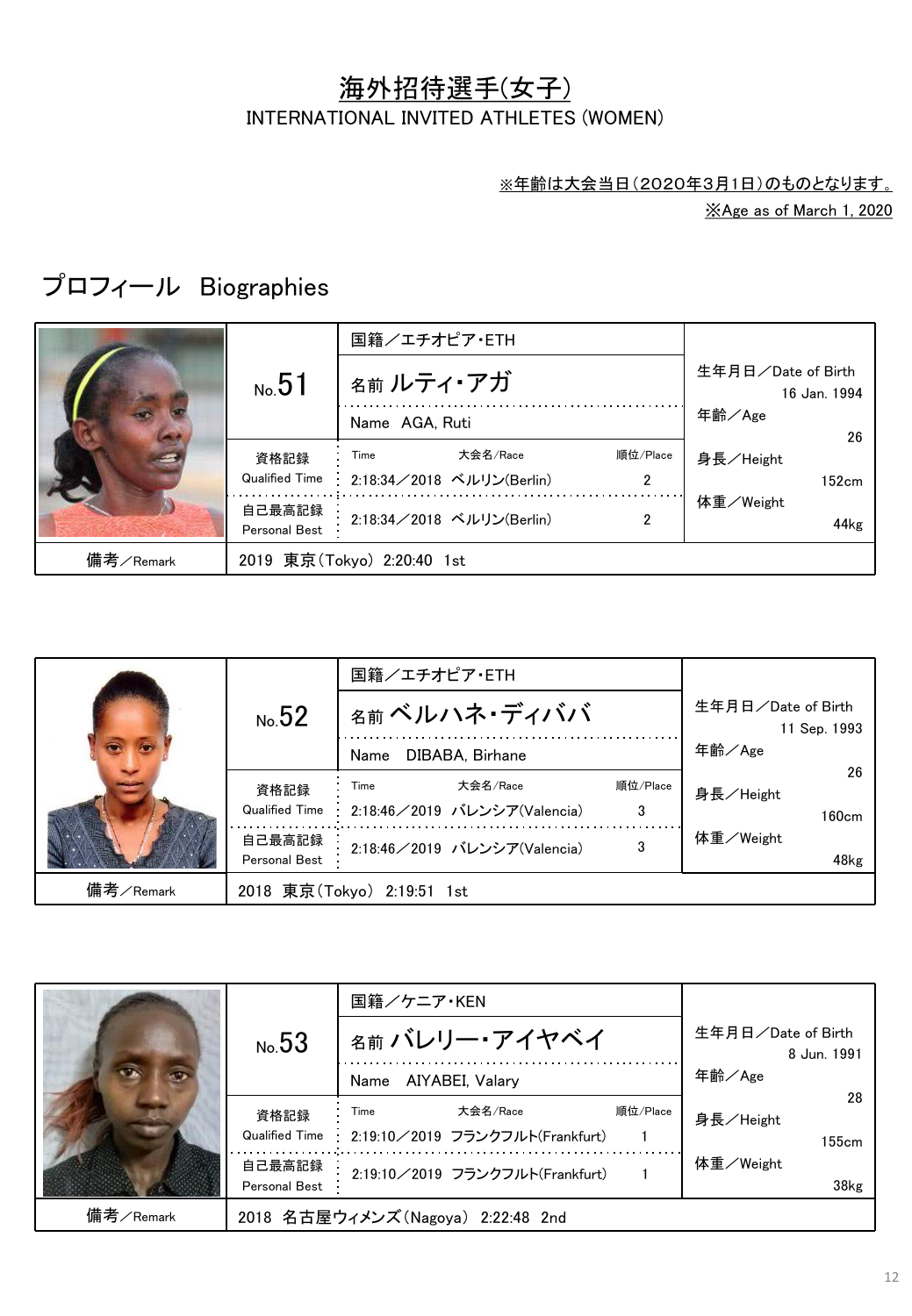|           |                         |                     | 国籍/イスラエル・ISR                                |          |                                    |       |
|-----------|-------------------------|---------------------|---------------------------------------------|----------|------------------------------------|-------|
|           | $N0$ .54                | 名前 ロナー・チェムタイ サルピーター |                                             |          | 生年月日/Date of Birth<br>12 Dec. 1988 |       |
|           |                         | Name                | CHEMTAI SALPETER, Lonah                     |          | 年齢/Age                             |       |
|           | 資格記録                    | Time                | 大会名/Race                                    | 順位/Place | 身長/Height                          | 31    |
|           |                         |                     | Qualified Time : 2:19:46 / 2019 プラハ(Prague) |          |                                    | 165cm |
|           | 自己最高記録<br>Personal Best |                     | : 2:19:46 / 2019 プラハ(Prague)                |          | 体重/Weight                          | 48kg  |
| 備考/Remark |                         |                     | 2019 フランクフルト (Frankfurt) 2:23:11 4th        |          |                                    |       |

|           |                                | 国籍/エチオピア・ETH                        |          |                    |                    |
|-----------|--------------------------------|-------------------------------------|----------|--------------------|--------------------|
|           | $No$ .55                       | 名前 ティギスト・ギルマ                        |          | 生年月日/Date of Birth | 12 Jul. 1993       |
|           |                                | GIRMA, Tigist<br>Name               |          | 年齢/Age             |                    |
|           | 資格記録                           | 大会名/Race<br>Time                    | 順位/Place | 身長/Height          | 26                 |
|           | Qualified Time                 | : 2:19:52/2019 アムステルダム(Amsterdam) 2 |          |                    | 168cm              |
|           | 自己最高記録<br><b>Personal Best</b> | : 2:19:52/2019 アムステルダム(Amsterdam) 2 |          | 体重/Weight          | $55$ <sub>kg</sub> |
| 備考/Remark |                                | 2019 オタワ (Ottawa) 2:26:34 1st       |          |                    |                    |

|           |                                | 国籍/エチオピア·ETH                                       |                                    |
|-----------|--------------------------------|----------------------------------------------------|------------------------------------|
|           | $No$ .56                       | 名前 アズメラ・ゲブル                                        | 生年月日/Date of Birth<br>21 Oct. 1995 |
|           |                                | GEBRU, Azmera<br>Name                              | 年齢/Age                             |
|           | 資格記録                           | 大会名/Race<br>順位/Place<br>Time                       | 24<br>身長/Height                    |
|           |                                | Qualified Time : 2:20:48/2019 アムステルダム(Amsterdam) 3 | 160cm                              |
|           | 自己最高記録<br><b>Personal Best</b> | : 2:20:48/2019 アムステルダム(Amsterdam) 3                | 体重/Weight<br>48kg                  |
| 備考/Remark |                                | 2019 パリ(Paris) 2:22:52 2nd                         |                                    |

|           |                                | 国籍/エチオピア·ETH                              |          |          |                                    |         |  |
|-----------|--------------------------------|-------------------------------------------|----------|----------|------------------------------------|---------|--|
|           | $N_{\rm O}$ .57                | 名前シュレ・デミセ                                 |          |          | 生年月日/Date of Birth<br>21 Jan. 1996 |         |  |
|           |                                | Name DEMISE, Shure                        |          |          | 年齢/Age                             |         |  |
|           | 資格記録                           | Time                                      | 大会名/Race | 順位/Place | 身長/Height                          | 24      |  |
|           |                                | Qualified Time · 2:21:05 / 2019 東京(Tokyo) |          | 3        |                                    | 167cm   |  |
|           | 自己最高記録<br><b>Personal Best</b> | : 2:20:59 / 2015 ドバイ(Dubai)               |          |          | 体重/Weight                          | $56$ kg |  |
| 備考/Remark |                                | 2018 東京(Tokyo) 2:22:07 4th                |          |          |                                    |         |  |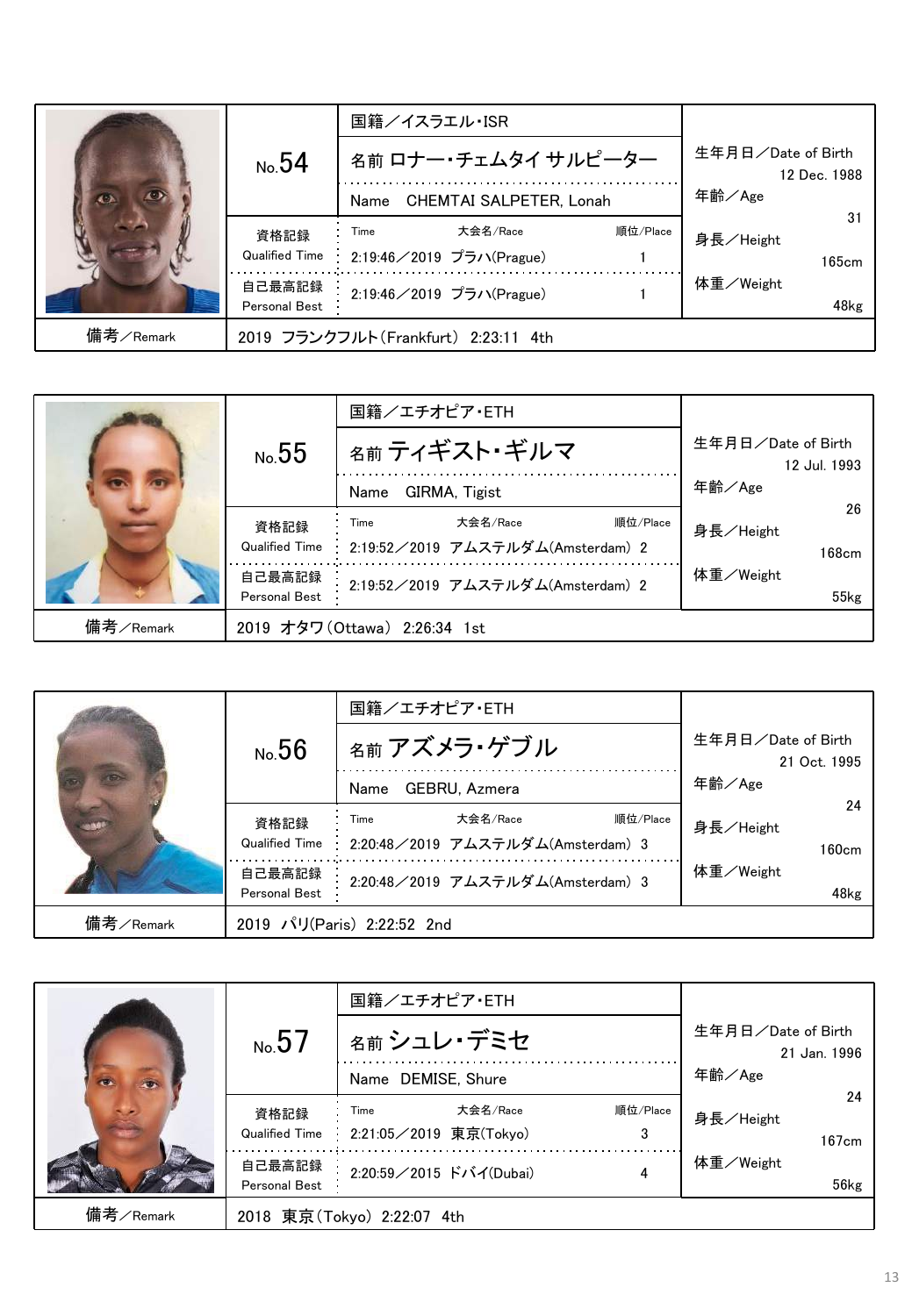|           |                         | 国籍/ケニア・KEN                 |                                              |          |                                   |                  |  |
|-----------|-------------------------|----------------------------|----------------------------------------------|----------|-----------------------------------|------------------|--|
|           | No.58                   |                            | 名前 カプチッチ・セリー チェピエゴ                           |          | 生年月日/Date of Birth<br>3 Oct. 1985 |                  |  |
|           |                         | Name                       | CHEPYEGO, Kaptich Selly                      |          | 年齢/Age                            |                  |  |
|           | 資格記録                    | Time                       | 大会名/Race                                     | 順位/Place | 身長/Height                         | 34               |  |
|           |                         |                            | Qualified Time : 2:21:06 / 2019 ベルリン(Berlin) | 3        |                                   | 160cm            |  |
|           | 自己最高記録<br>Personal Best |                            | : 2:21:06 / 2019 ベルリン(Berlin)                |          | 体重/Weight                         | 42 <sub>kg</sub> |  |
| 備考/Remark |                         | 2015 東京(Tokyo) 2:26:43 4th |                                              |          |                                   |                  |  |

|           |                         | 国籍/バーレーン・BRN                   |                                                 |          |                                    |                    |  |
|-----------|-------------------------|--------------------------------|-------------------------------------------------|----------|------------------------------------|--------------------|--|
|           | No.59                   |                                | 名前 シタイエ・エシェテ                                    |          | 生年月日/Date of Birth<br>21 May. 1990 |                    |  |
|           |                         | Name                           | ESHETE, Shitaye                                 |          | 年齢/Age                             |                    |  |
|           | 資格記録                    | Time                           | 大会名/Race                                        | 順位/Place | 身長/Height                          | 29                 |  |
|           |                         |                                | Qualified Time : 2:21:33/2019 リュブリャナ(Ljubljana) | 2        |                                    | 155cm              |  |
|           | 自己最高記録<br>Personal Best |                                | - 2:21:33/2019 リュブリャナ(Ljubljana)                |          | 体重/Weight                          | $45$ <sub>kg</sub> |  |
| 備考/Remark |                         | 2018 さいたま(Saitama) 2:25:39 2nd |                                                 |          |                                    |                    |  |

|           |                         | 国籍/エチオピア·ETH               |                              |          | 生年月日/Date of Birth<br>30 Dec. 1990 |                    |  |
|-----------|-------------------------|----------------------------|------------------------------|----------|------------------------------------|--------------------|--|
|           | $N_{\rm O}$ .60         | 名前マルタ・レマ                   |                              |          |                                    |                    |  |
|           |                         | Name                       | LEMA, Marta                  |          | 年齢/Age                             |                    |  |
|           | 資格記録                    | Time                       | 大会名/Race                     | 順位/Place | 身長/Height                          | 29                 |  |
|           | <b>Qualified Time</b>   |                            | : 2:22:35/2018 トロント(Toronto) | 2        |                                    | 162cm              |  |
|           | 自己最高記録<br>Personal Best |                            | 2:22:35/2018 トロント(Toronto)   |          | 体重/Weight                          | $46$ <sub>kg</sub> |  |
| 備考/Remark |                         | 2017 東京(Tokyo) 2:27:37 5th |                              |          |                                    |                    |  |

|           |                             | 国籍/エチオピア·ETH                 |                           |          |                                    |                  |  |
|-----------|-----------------------------|------------------------------|---------------------------|----------|------------------------------------|------------------|--|
|           | $N_{\rm O}$ .61             |                              | 名前 ストゥメ・アセファ ケベデ          |          | 生年月日/Date of Birth<br>11 Dec. 1994 |                  |  |
|           |                             |                              | Name ASEFA KEBEDE, Sutume |          | 年齢/Age                             |                  |  |
|           | 資格記録                        | Time                         | 大会名/Race                  | 順位/Place | 身長/Height                          | 25               |  |
|           | <b>Qualified Time</b>       | : 2:23:31 / 2019 北京(Beijing) |                           |          |                                    | 160cm            |  |
|           | 自己最高記録<br>Personal Best     | : 2:23:31 / 2019 北京(Beijing) |                           |          | 体重/Weight                          | 47 <sub>kg</sub> |  |
| 備考/Remark | 2016 ドバイ(Dubai) 2:24:00 4th |                              |                           |          |                                    |                  |  |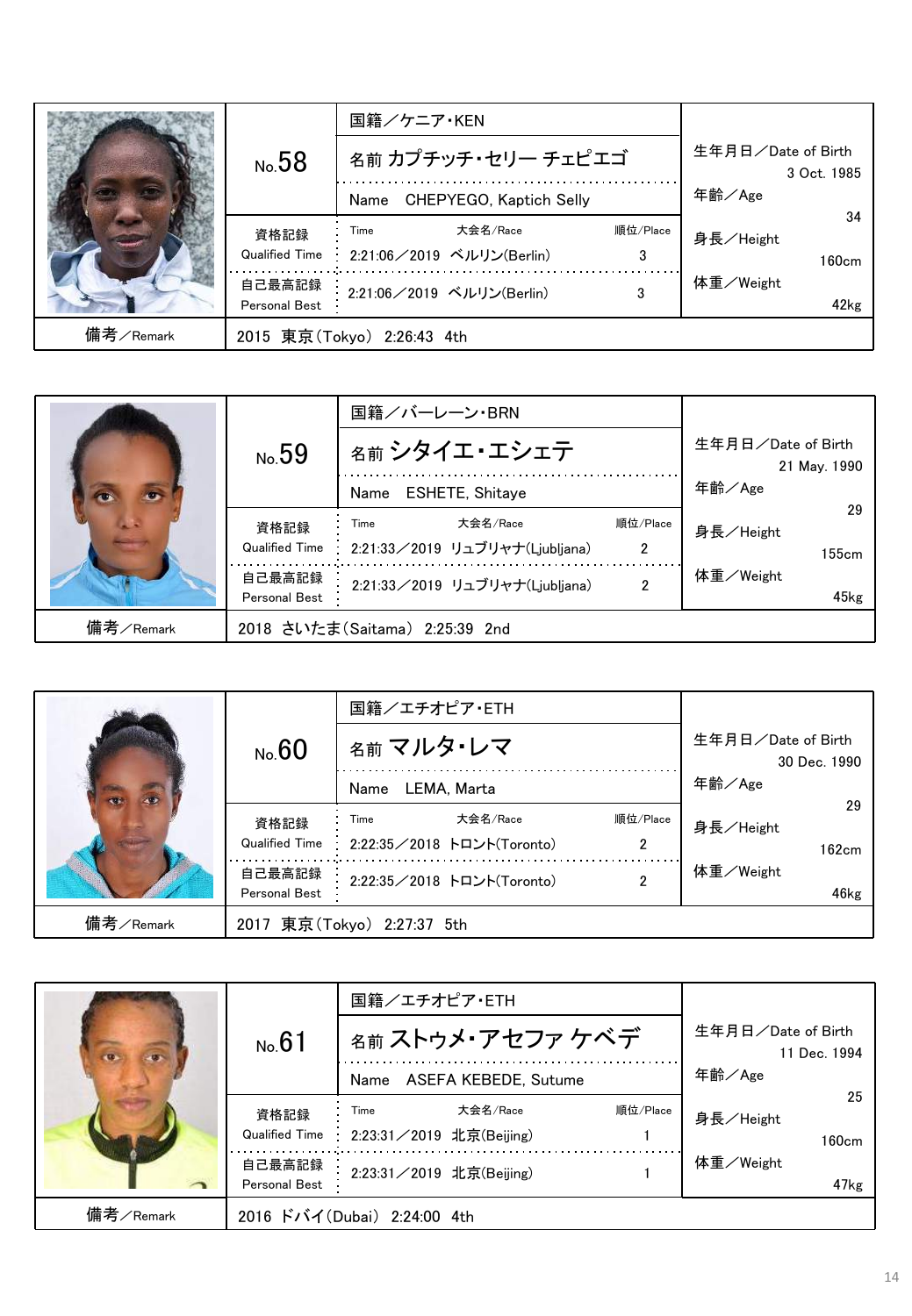|           |                         | 国籍/エチオピア·ETH                                                       |               |                                   |             |  |
|-----------|-------------------------|--------------------------------------------------------------------|---------------|-----------------------------------|-------------|--|
|           | N <sub>o</sub> 62       | 名前 センベレ・テフェリ                                                       |               | 生年月日/Date of Birth<br>3 May. 1995 |             |  |
|           |                         | Name TEFERI, Senbere                                               |               | 年齢/Age                            |             |  |
|           | 資格記録                    | 大会名/Race<br>Time<br>Qualified Time : 2:24:11 / 2018 ドバイ(Dubai)     | 順位/Place<br>9 | 身長/Height                         | 24<br>159cm |  |
|           | 自己最高記録<br>Personal Best | : 2:24:11 / 2018 ドバイ(Dubai)                                        | 9             | 体重/Weight                         | 45kg        |  |
| 備考/Remark |                         | 2019 世界陸上(World Athletics Championships-DOHA) 10,000m 30:44.23 6th |               |                                   |             |  |

|           |                         | 国籍/オランダ・NED                                |                 |          |                                   |       |  |
|-----------|-------------------------|--------------------------------------------|-----------------|----------|-----------------------------------|-------|--|
|           | No.63                   |                                            | 名前 アンドレア・デールストラ |          | 生年月日/Date of Birth<br>6 Mar. 1985 |       |  |
|           |                         | Name DEELSTRA, Andrea                      |                 |          | 年齢/Age                            |       |  |
|           | 資格記録                    | Time                                       | 大会名/Race        | 順位/Place | 身長/Height                         | -34   |  |
|           |                         | Qualified Time 2:31:29 / 2019 ベルリン(Berlin) |                 | 11       |                                   | 164cm |  |
|           | 自己最高記録<br>Personal Best | : 2:26:46 / 2015 ベルリン(Berlin)              |                 | 5        |                                   |       |  |
| 備考/Remark |                         | 2017 ロンドン (London) 2:31:32 17th            |                 |          |                                   |       |  |

|           |                         | 国籍/カナダ·CAN                      |                                 |          |                    |                  |
|-----------|-------------------------|---------------------------------|---------------------------------|----------|--------------------|------------------|
|           | $N_{\rm O}$ .64         |                                 | 名前 レイチェル・クリフ                    |          | 生年月日/Date of Birth | 1 Apr. 1988      |
|           |                         | Name                            | CLIFF, Rachel                   |          | 年齢/Age             |                  |
|           | 資格記録                    | Time                            | 大会名/Race                        | 順位/Place | 身長/Height          | -31              |
|           | <b>Qualified Time</b>   |                                 | : 2.26:56/2019 名古屋ウィメンズ(Nagoya) | 15       |                    | 163cm            |
|           | 自己最高記録<br>Personal Best |                                 | 2:26:56/2019 名古屋ウィメンズ(Nagoya)   | 15       | 体重/Weight          | 47 <sub>kg</sub> |
| 備考/Remark |                         | 2018 ベルリン (Berlin) 2:28:53 11th |                                 |          |                    |                  |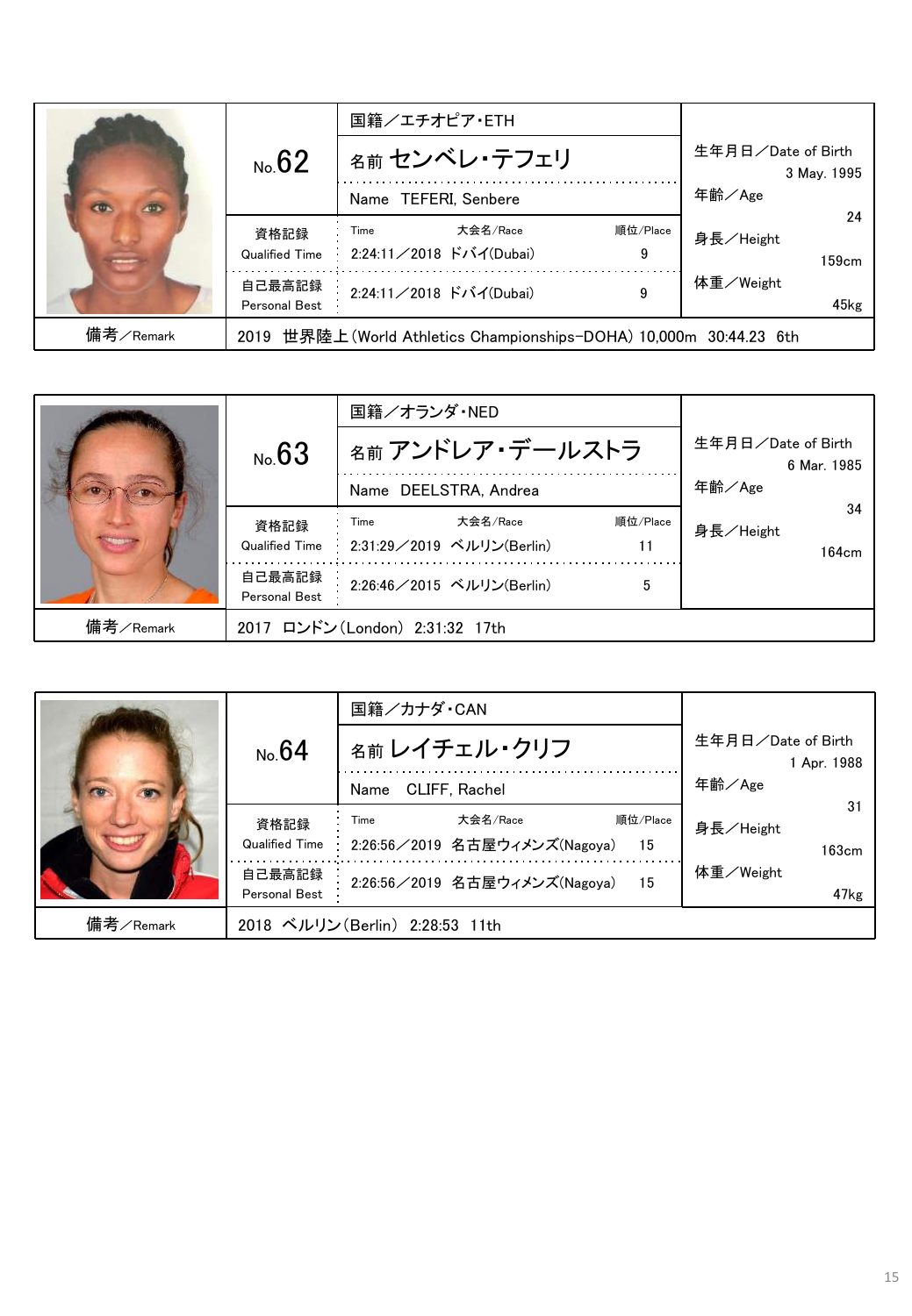#### <u>エリート選手(男子)リスト</u> ELITE ATHLETES (MEN)

| No.            | 氏名<br>Name  |                       |            | 国籍・所属<br>Nationality . Club | 年齢<br>Age | 身長<br>cm | 体重<br>kg |          | 出場資格記録<br>Qualifified Time | 自己記録<br>Personal Best Time |
|----------------|-------------|-----------------------|------------|-----------------------------|-----------|----------|----------|----------|----------------------------|----------------------------|
| $\mathbf{1}$   | ビルハヌレゲセ     | LEGESE, Birhanu       | ETH        | エチオピア                       | 25        | 168      | 55       | 2:02:48  | 2019 ベルリン                  | 2:02:48                    |
| $\overline{2}$ | ゲタネ・モラ      | MOLLA, Getaneh        | ETH        | エチオピア                       | 26        | 176      | 66       | 2:03:34  | 2019 ドバイ                   | 2:03:34                    |
| 3              | シサイ・レマ      | LEMMA, Sisay          | ETH        | エチオピア                       | 29        | 175      | 67       | 2:03:36  | 2019 ベルリン                  | 2:03:36                    |
| 4              | アセファ・メングストゥ | MENGSTU, Asefa        | ETH        | エチオピア                       | 32        | 172      | 55       | 2:04:06  | 2018 ドバイ                   | 2:04:06                    |
| 5              | ディクソン・チュンバ  | CHUMBA, Dickson       | <b>KEN</b> | ケニア                         | 33        | 167      | 50       | 2:05:30  | 2018 東京                    | 2:04:32                    |
| 6              | ハイレ・レミ      | LEMI, Hayle           | ETH        | エチオピア                       | 25        | 179      | 59       | 2:05:09  | 2019 トロント                  | 2:04:33                    |
| $\overline{7}$ | エルハサン・エルアバシ | EL ABBASSI, El Hassan | <b>BRN</b> | バーレーン                       | 35        | 170      | 52       | 2:04:43  | 2018 バレンシア                 | 2:04:43                    |
| 8              | タイタス・エキル    | EKIRU, Titus          | <b>KEN</b> | ケニア                         | 28        | 173      | 58       | 2:04:46  | 2019 ミラノ                   | 2:04:46                    |
| 9              | アモス・キブルト    | KIPRUTO, Amos         | KEN        | ケニア                         | 27        | 168      | 54       | 2:05:43  | 2017 アムステルダム               | 2:05:43                    |
| 10             | ビダン・カロキ     | KAROKI, Bedan         | KEN/東京     | 横浜DeNA                      | 29        | 173      | 55       | 2:05:53  | 2019 シカゴ                   | 2:05:53                    |
| 11             | バシル・アブディ    | ADBI, Bashir          | <b>BEL</b> | ベルギー                        | 31        | 178      | 64       | 2:06:14  | 2019 シカゴ                   | 2:06:14                    |
| 21             | 大迫 傑        | OSAKO, Suguru         | 東京         | Nike                        | 28        | 168      | 53       | 2:05:50  | 2018 シカゴ                   | 2:05:50                    |
| 22             | 設楽 悠太       | SHITARA, Yuta         | 埼玉         | Honda                       | 28        | 170      | 48       | 2:06:11  | 2018 東京                    | 2:06:11                    |
| 23             | 井上 大仁       | <b>INOUE.Hiroto</b>   | 長崎         | <b>MHPS</b>                 | 27        | 165      | 51       | 2:06:54  | 2018 東京                    | 2:06:54                    |
| 24             | 山本 憲二       | YAMAMOTO, Kenji       | 広島         | マツダ                         | 30        | 165      | 53       | 2:08:42  | 2019 びわ湖                   | 2:08:42                    |
| 25             | 村山 謙太       | MURAYAMA, Kenta       | 宮崎         | 旭化成                         | 27        | 175      | 55       | 2:08:56  | 2019 ベルリン                  | 2:08:56                    |
| 26             | 佐藤 悠基       | SATO.Yuki             | 東京         | 日清食品グループ                    | 33        | 178      | 59       | 2:08:58  | 2018 東京                    | 2:08:58                    |
| 27             | 園田 隼        | SONODA, Hayato        | 福岡         | 黒崎播磨                        | 30        | 166      | 50       | 2:09:34  | 2018 別府大分                  | 2:09:34                    |
| 28             | 神野 大地       | KAMINO.Daichi         | 東京         | セルソース                       | 26        | 165      | 46       | 2:10:18  | 2018 東京                    | 2:10:18                    |
| 29             | 堀尾 謙介       | HORIO, Kensuke        | 愛知         | トヨタ自動車                      | 23        | 183      | 61       | 2:10:21  | 2019 東京                    | 2:10:21                    |
| 30             | 河合 代二       | KAWAI,Daiji           | 愛知         | トーエネック                      | 28        | 176      | 54       | 2:10:50  | 2019 びわ湖                   | 2:10:50                    |
| 31             | 大六野 秀畝      | DAIROKUNO, Shuho      | 宮崎         | 旭化成                         | 27        | 168      | 51       | 27:46.55 | 10000m/八王子ロングディスタンス        | 27:46.55                   |
| 101            | 宮脇 千博       | MIYAWAKI, Chihiro     | 愛知         | トヨタ自動車                      | 28        | 176      | 57       | 2:08:45  | 2018 東京                    | 2:08:45                    |
| 102            | 上門 大祐       | UEKADO,Daisuke        | 徳島         | 大塚製薬                        | 26        | 175      | 59       | 2:09:27  | 2017 福岡国際                  | 2:09:27                    |
| 103            | 橋本 崚        | HASHIMOTO, Ryo        | 東京         | GMOインターネットグループ              | 26        | 172      | 55       | 2:09:29  | 2019 別府大分                  | 2:09:29                    |
| 104            | 岩田 勇治       | <b>IWATA</b> , Yuji   | 長崎         | <b>MHPS</b>                 | 32        | 170      | 54       | 2:09:30  | 2019 別府大分                  | 2:09:30                    |
| 105            | サイモン カリウキ   | SIMON, Kariuki        | 佐賀         | 戸上電機製作所                     | 23        | 178      | 59       | 2:09:41  | 2019 東京                    | 2:09:41                    |
| 106            | 一色 恭志       | ISSHIKI,Tadashi       | 東京         | GMOインターネットグループ              | 25        | 169      | 55       | 2:09:43  | 2018 東京                    | 2:09:43                    |
| 107            | 髙久 龍        | TAKAKU,Ryu            | 東京         | ヤクルト                        | 27        | 169      | 54       | 2:10:02  | 2019 ハンブルグ                 | 2:10:02                    |
| 108            | 田中 飛鳥       | TANAKA, Asuka         | 佐賀         | ひらまつ病院                      | 30        | 175      | 57       | 2:10:13  | 2018 東京                    | 2:10:13                    |
| 109            | 山岸 宏貴       | YAMAGISHI, Hiroki     | 東京         | GMOインターネットグループ              | 28        | 170      | 54       | 2:10:14  | 2018 東京                    | 2:10:14                    |
| 110            | 藤川 拓也       | FUJIKAWA, Takuya      | 広島         | 中国電力                        | 27        | 163      | 49       | 2:10:35  | 2019 東京                    | 2:10:35                    |
| 111            | 大石 港与       | OISHI, Minato         | 愛知         | トヨタ自動車                      | 31        | 162      | 49       | 2:10:39  | 2017 別府大分                  | 2:10:39                    |
| 112            | 高宮 祐樹       | TAKAMIYA, Yuki        | 東京         | ヤクルト                        | 32        | 173      | 56       | 2:11:05  | 2017 東京                    | 2:10:57                    |
| 113            | 竹内 竜真       | TAKEUCHI, Ryoma       | 千葉         | 日立物流                        | 27        | 175      | 60       | 2:11:20  | 2019 別府大分                  | 2:11:20                    |
| 114            | 清谷 匠        | KIYOTANI,Takumi       | 広島         | 中国電力                        | 31        | 178      | 62       | 2:11:24  | 2019 別府大分                  | 2:11:24                    |
| 115            | 佐野 広明       | SANO, Hiroaki         | 埼玉         | Honda                       | 32        | 175      | 52       | 2:11:24  | 2017 ベルリン                  | 2:09:12                    |
| 116            | 髙橋 裕太       | TAKAHASHI,Yuta        | 徳島         | 大塚製薬                        | 26        | 171      | 58       | 2:11:25  | 2019 びわ湖                   | 2:11:25                    |
| 117            | 濱崎 達規       | HAMASAKI, Tatsunori   | 沖縄         | なんじぃAC                      | 31        | 172      | 56       | 2:11:26  | 2017 防府                    | 2:11:26                    |
| 118            | 岡本 直己       | OKAMOTO, Naoki        | 広島         | 中国電力                        | 35        | 176      | 56       | 2:11:29  | 2018 北海道                   | 2:11:29                    |
| 119            | 菊地 賢人       | KIKUCHI, Masato       | 東京         | コニカミノルタ                     | 29        | 173      | 57       | 2:11:53  | 2019 別府大分                  | 2:11:53                    |
| 120            | 鈴木 忠        | SUZUKI,Tadashi        | 静岡         | スズキ浜松アスリートクラブ               | 31        | 178      | 59       | 2:12:09  | 2017 静岡                    | 2:12:09                    |
| 121            | 小椋 裕介       | OGURA, Yusuke         | 東京         | ヤクルト                        | 26        | 169      | 54       | 2:12:10  | 2019 びわ湖                   | 2:12:10                    |
| 122            | 木村 慎        | KIMURA, Shin          | 埼玉         | Honda                       | 26        | 172      | 53       | 2:12:12  | 2019 ゴールドコースト              | 2:12:12                    |
| 123            | 山﨑 翔太       | YAMAZAKI,Syota        | 東京         | ヤクルト                        | 29        | 168      | 56       | 2:12:15  | 2018 延岡                    | 2:12:15                    |
| 124            | 中村 泰之       | NAKAMURA, Yasuyuki    | 静岡         | スズキ浜松アスリートクラブ               | 35        | 170      | 58       | 2:12:22  | 2019 防府                    | 2:12:22                    |
| 125            | 田中 佳祐       | TANAKA, Keisuke       | 千葉         | 富士通                         | 31        | 178      | 62       | 2:12:41  | 2018 延岡                    | 2:12:41                    |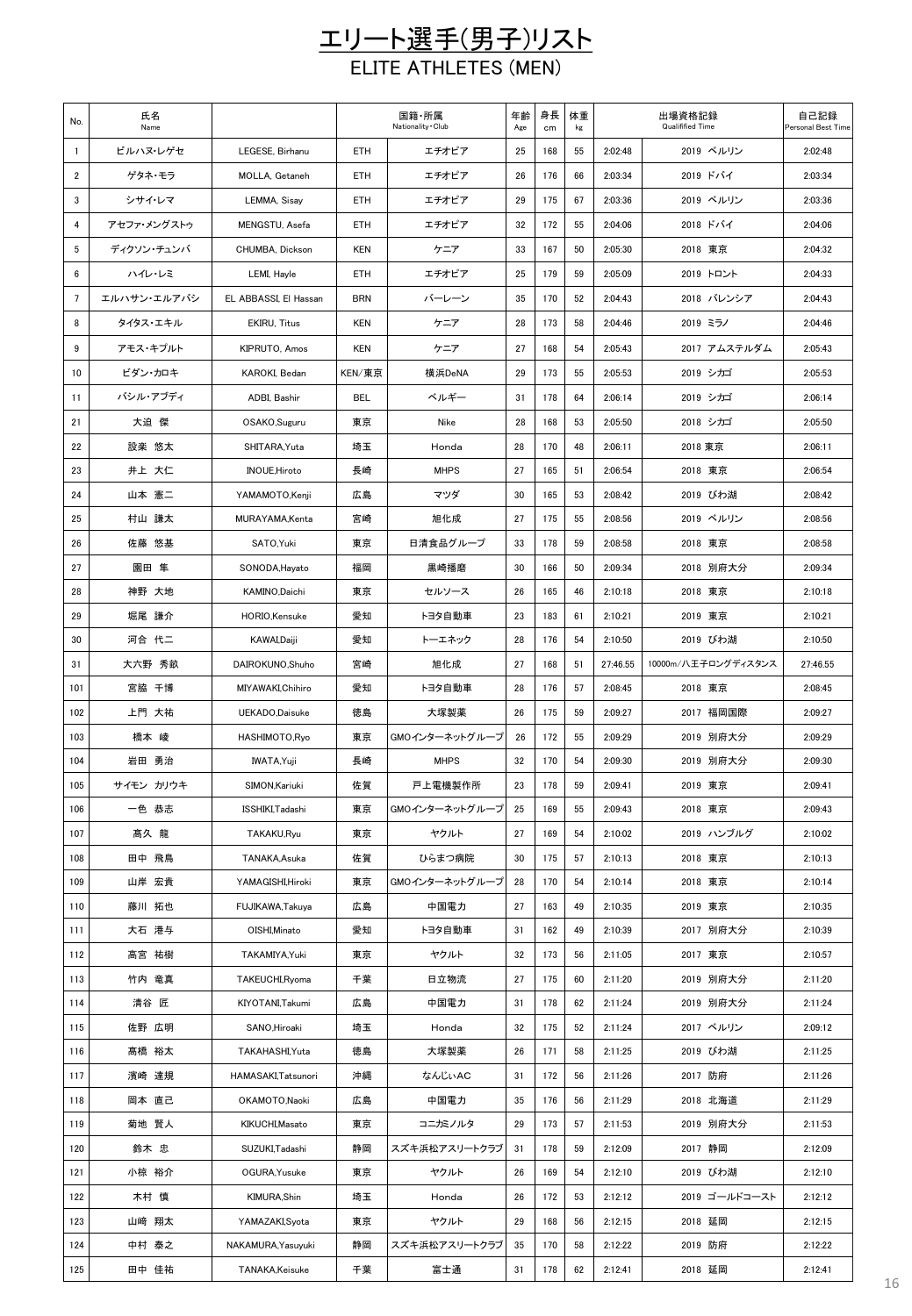| 126 | 日下 佳祐    | KUSAKA, Keisuke     | 千葉  | 日立物流               | 28 | 176 | 59 | 2:12:42 | 2017 別府大分     | 2:12:42 |
|-----|----------|---------------------|-----|--------------------|----|-----|----|---------|---------------|---------|
| 127 | 松井 智靖    | MATSUI, Tomoyasu    | 広島  | 中国電力               | 27 | 166 | 50 | 2:12:51 | 2019 別府大分     | 2:12:51 |
| 128 | 倉田 翔平    | KURATA, Shohei      | 東京  | GMOインターネットグループ     | 27 | 171 | 56 | 2:13:16 | 2017 防府       | 2:13:16 |
| 129 | 高瀬 無量    | TAKASE, Muryo       | 東京  | 日清食品グループ           | 31 | 171 | 50 | 2:13:28 | 2019 びわ湖      | 2:12:31 |
| 130 | 服部 翔大    | HATTORI,Shota       | 埼玉  | Honda              | 28 | 164 | 53 | 2:13:30 | 2019 びわ湖      | 2:13:30 |
| 131 | 酒井 将規    | SAKAI, Masanori     | 福岡  | 九電工                | 33 | 175 | 58 | 2:13:31 | 2018 東京       | 2:09:10 |
| 132 | 住田 優範    | SUMIDA, Masanori    | 愛知  | 愛知製鋼               | 24 | 165 | 55 | 2:13:33 | 2019 北海道      | 2:13:33 |
| 133 | 下田 裕太    | SHIMODA, Yuta       | 東京  | GMOインターネットグループ     | 23 | 169 | 54 | 2:13:42 | 2019 ハンブルク    | 2:11:34 |
| 134 | 小泉 雄輝    | KOIZUMI, Yoshiki    | 東京  | ラフィネグループ           | 26 | 165 | 51 | 2:13:50 | 2018 東京       | 2:13:50 |
| 135 | 飯沼 健太    | IINUMA, Kenta       | 京都  | SGホールディングスグループ     | 32 | 173 | 55 | 2:13:55 | 2019 北海道      | 2:13:43 |
| 136 | 岩佐 壱誠    | <b>IWASA, Issei</b> | 徳島  | 帝京大学               | 22 | 167 | 56 | 2:14:00 | 2018 東京       | 2:14:00 |
| 137 | 竹下 和輝    | TAKESHITA, Kazuki   | 埼玉  | 自衛隊体育学校            | 24 | 162 | 49 | 2:14:14 | 2019 ソウル      | 2:14:14 |
| 138 | 森橋 完介    | MORIHASHI, Kansuke  | 東京  | ラフィネグループ           | 26 | 182 | 63 | 2:14:17 | 2019 北海道      | 2:14:17 |
| 139 | 出口 和也    | DEGUCHI, Kazuya     | 東京  | 旭化成東京RC            | 31 | 178 | 72 | 2:14:24 | 2018 延岡       | 2:14:24 |
| 140 | 中村 高洋    | NAKAMURA, Takahiro  | 鹿児島 | 京セラ鹿児島             | 36 | 172 | 54 | 2:14:25 | 2018 東京       | 2:14:25 |
| 141 | 松尾 修治    | MATSUO, Shuji       | 広島  | 中電工                | 28 | 169 | 58 | 2:14:27 | 2019 びわ湖      | 2:14:27 |
| 142 | 設楽 啓太    | SHITARA, Keita      | 千葉  | 日立物流               | 28 | 169 | 49 | 2:14:31 | 2019 福岡国際     | 2:14:31 |
| 143 | 牧野 冴希    | MAKINO.Saeki        | 東京  | 大日本印刷              | 32 | 181 | 60 | 2:14:36 | 2019 ソウル      | 2:14:36 |
| 144 | 治郎丸 健一   | JIROMARU,Kenichi    | 東京  | ラフィネグループ           | 35 | 182 | 65 | 2:14:48 | 2018 東京       | 2:14:48 |
| 145 | 森川 翔平    | MORIKAWA, Shouhei   | 兵庫  | 山陽特殊製鋼             | 29 | 173 | 57 | 2:14:53 | 2018 東京       | 2:14:53 |
| 146 | 松井 将器    | MATSUI, Masaki      | 愛知  | 三河高原キャンプ村          | 26 | 169 | 54 | 2:14:54 | 2018 東京       | 2:14:54 |
| 147 | 福島 弘将    | FUKUSHIMA, Hiromasa | 神奈川 | プレス工業              | 32 | 171 | 57 | 2:14:56 | 2019 長野       | 2:14:56 |
| 148 | 大西 淳貴    | ONISHI, Junki       | 東京  | サンベルクス             | 27 | 171 | 57 | 2:15:00 | 2018 東京       | 2:15:00 |
| 149 | 大下 浩平    | OSHITA, Kohei       | 広島  | 日鉄日新製鋼             | 25 | 169 | 53 | 2:15:09 | 2018 防府       | 2:15:09 |
| 150 | 池田 宗司    | IKEDA, Soji         | 東京  | ヤクルト               | 33 | 163 | 53 | 2:15:21 | 2017 東京       | 2:10:59 |
| 151 | 桃澤 大祐    | MOMOZAWA, Daisuke   | 長野  | サン工業               | 27 | 168 | 52 | 2:15:23 | 2019 ゴールドコースト | 2:15:23 |
| 152 | 川口 将宏    | KAWAGUCHI, Masahiro | 東京  | ヤクルト               | 34 | 177 | 59 | 2:15:26 | 2019 別府大分     | 2:13:27 |
| 153 | 金森 寛人    | KANAMORI, Hiroto    | 茨城  | 小森コーポレーション         | 26 | 165 | 50 | 2:15:37 | 2019 東京       | 2:15:37 |
| 154 | 熊橋 弘将    | KUMAHASHI, Hiromasa | 兵庫県 | 山陽特殊製鋼             | 25 | 163 | 45 | 2:15:49 | 2018 東京       | 2:15:49 |
| 155 | 柱 欽也     | HASHIRA, Kinya      | 東京  | 警視庁                | 32 | 171 | 60 | 2:15:51 | 2018 東京       | 2:15:51 |
| 156 | 定方 俊樹    | SADAKATA, Toshiki   | 長崎  | <b>MHPS</b>        | 27 | 171 | 59 | 2:15:53 | 2019 東京       | 2:15:53 |
| 157 | 國司 寛人    | KUNISHI, Hiroto     | 愛知  | 名古屋大学              | 26 | 167 | 57 | 2:15:59 | 2019 東京       | 2:15:59 |
| 158 | 西山 凌平    | NISHIYAMA, Ryohei   | 愛知  | トヨタ紡織              | 26 | 171 | 59 | 2:16:00 | 2018 びわ湖      | 2:15:42 |
| 159 | 高橋 雅人    | TAKAHASHI.Masato    | 東京  | <b>TRACK TOKYO</b> | 26 | 171 | 53 | 2:16:07 | 2019 福岡国際     | 2:16:07 |
| 160 | 大谷 康太    | OTANI, Kouta        | 岡山  | JFEスチール            | 32 | 179 | 59 | 2:16:24 | 2018 別府大分     | 2:16:24 |
| 161 | 丸山 竜也    | MARUYAMA, Tatsuya   | 埼玉  | 八千代工業              | 25 | 165 | 50 | 2:16:27 | 2019 京都       | 2:16:27 |
| 162 | 開上 知弘    | KAIJO, Tomohiro     | 石川  | 金沢市役所アスリートクラブ      | 31 | 172 | 58 | 2:16:32 | 2019 福岡国際     | 2:16:32 |
| 163 | 高田 康暉    | TAKADA.Koki         | 兵庫  | 住友電工               | 26 | 171 | 55 | 2:16:32 | 2019 びわ湖      | 2:16:32 |
| 164 | 松本 伸之    | MATSUMOTO,Nobuyuki  | 愛知  | 愛三工業               | 28 | 169 | 50 | 2:16:37 | 2019 長野       | 2:16:37 |
| 165 | 杉本 隼     | SUGIMOTO, Shun      | 滋賀  | 滋賀陸協               | 25 | 176 | 59 | 2:16:45 | 2019 福岡国際     | 2:16:45 |
| 166 | 四辻 剛     | YOTTSUJI,Tsuyoshi   | 愛知  | トヨタスポーツマンクラブ       | 23 | 167 | 53 | 2:16:53 | 2019 びわ湖      | 2:16:53 |
| 167 | 門田 浩樹    | KADOTA, Hiroki      | 東京  | 東京陸協               | 34 | 174 | 65 | 2:16:57 | 2017 別府大分     | 2:10:46 |
| 168 | 風見 尚     | KAZAMI,Nao          | 愛知  | 愛三工業               | 36 | 170 | 55 | 2:16:58 | 2019 別府大分     | 2:16:58 |
| 169 | 金子 晃裕    | KANEKO, Akihiro     | 東京  | コモディイイダ            | 25 | 171 | 52 | 2:17:06 | 2019 神戸       | 2:17:06 |
| 170 | ヨナス キンディ | KINDE, Yonas        |     | IOC スカラシップ         | 39 | 174 | 58 | 2:17:12 | 2019 フランクフルト  | 2:17:12 |
| 171 | 中村 佳樹    | NAKAMURA, Yoshiki   | 愛媛  | 愛媛銀行               | 25 | 171 | 55 | 2:17:10 | 2019 おかやま     | 2:17:10 |
| 172 | 細森 大輔    | HOSOMORI,Daisuke    | 富山  | <b>YKK</b>         | 25 | 179 | 59 | 2:17:14 | 2019 北海道      | 2:17:14 |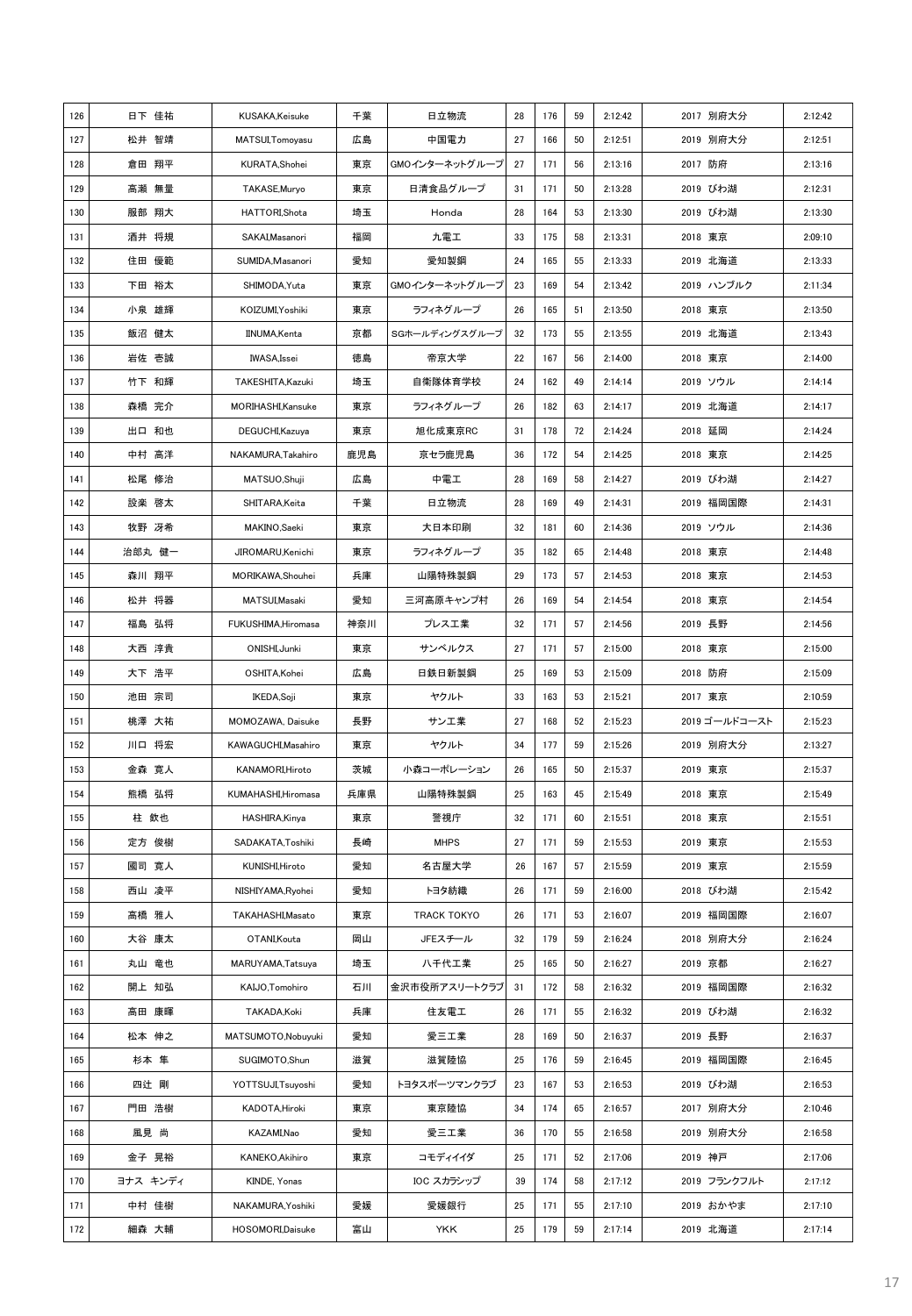| 173 | 久井原 歩  | HISAIBARU, Ayumu   | 福岡  | 黒崎播磨               | 30 | 164 | 55 | 2:17:16 | 2019 別府大分  | 2:17:16 |
|-----|--------|--------------------|-----|--------------------|----|-----|----|---------|------------|---------|
| 174 | 田村 英晃  | TAMURA, Hideaki    | 東京  | 東京陸協               | 31 | 168 | 55 | 2:17:17 | 2018 別府大分  | 2:10:54 |
| 175 | 川内 鮮輝  | KAWAUCHI, Yoshiki  | 埼玉  | Jaybird            | 29 | 175 | 59 | 2:17:18 | 2019 神戸    | 2:17:18 |
| 176 | 大橋 秀星  | OHASHI, Shusei     | 東京  | 小平市陸協              | 29 | 180 | 60 | 2:17:25 | 2019 福岡国際  | 2:17:25 |
| 177 | 松本 翔   | MATSUMOTO, Sho     | 東京  | 日税ビジネスサービス         | 34 | 167 | 51 | 2:17:34 | 2017 東京    | 2:13:38 |
| 178 | 齋藤 真也  | SAITO, Shinya      | 山形  | 天童東村山陸協            | 27 | 170 | 53 | 2:17:34 | 2019 東京    | 2:17:34 |
| 179 | 山口 純平  | YAMAGUCHI, Jumpei  | 東京  | 東京陸協               | 23 | 170 | 55 | 2:17:37 | 2019 おかやま  | 2:17:37 |
| 180 | 小田 俊平  | ODA,Shumpei        | 兵庫  | 神戸市陸協              | 24 | 167 | 55 | 2:17:46 | 2019 神戸    | 2:17:01 |
| 181 | 森 貴樹   | MORI, Takaki       | 千葉  | モントブラン             | 38 | 171 | 57 | 2:17:58 | 2019 福岡国際  | 2:17:58 |
| 182 | 溝田 槙悟  | MIZOTA, Shingo     | 佐賀  | 戸上電機製作所            | 27 | 168 | 53 | 2:17:58 | 2019 びわ湖   | 2:17:58 |
| 183 | 木邑 駿   | KIMURA, Shun       | 広島  | 広島経済大学             | 22 | 167 | 51 | 2:18:08 | 2019 防府    | 2:18:08 |
| 184 | 井上 直紀  | <b>INOUE,Naoki</b> | 大阪  | クラブR2西日本           | 32 | 161 | 47 | 2:18:15 | 2018 東京    | 2:15:05 |
| 185 | 一花建    | IKKA,Takeru        | 石川  | ジュピターランニングクラブ      | 29 | 161 | 47 | 2:18:17 | 2019 神戸    | 2:18:17 |
| 186 | 堤 悠生   | TSUTSUMI, Yusei    | 広島  | JFEスチール            | 26 | 175 | 61 | 2:18:17 | 2019 福岡国際  | 2:18:17 |
| 187 | 寺田 健太郎 | TERADA, Kentaro    | 東京  | 東京陸協               | 21 | 168 | 60 | 2:18:18 | 2019 さいたま  | 2:18:18 |
| 188 | 木津 晶夫  | KIZU, Masao        | 東京  | カネボウ               | 26 | 180 | 60 | 2:18:21 | 2018 延岡    | 2:18:21 |
| 189 | 山内 英昭  | YAMAUCHI, Hideaki  | 静岡  | 浜松ホトニクスランニングクラブ    | 34 | 170 | 56 | 2:18:24 | 2018 東京    | 2:18:24 |
| 190 | 齋藤 拓也  | SAITO, Takuya      | 東京  | 日税ビジネスサービス         | 32 | 173 | 56 | 2:18:26 | 2019 金沢    | 2:17:18 |
| 191 | 橋立 旋   | HASHIDATE, Meguru  | 群馬  | 上武大学               | 22 | 167 | 55 | 2:18:29 | 2019 静岡    | 2:18:29 |
| 192 | 橋本 雅史  | HASHIMOTO, Masashi | 山口  | 武田薬品               | 33 | 178 | 61 | 2:18:31 | 2018 東京    | 2:18:31 |
| 193 | 安藤 貴信  | ANDO, Takanobu     | 大分  | 北九州市立大学            | 22 | 165 | 53 | 2:18:31 | 2019 びわ湖   | 2:18:31 |
| 194 | 石原 洸   | ISHIHARA, Takeru   | 埼玉  | 新電元工業              | 34 | 165 | 50 | 2:18:33 | 2018 東京    | 2:18:33 |
| 195 | 石田 康幸  | ISHIDA, Yasuyuki   | 静岡  | 静岡陸協               | 24 | 176 | 61 | 2:18:40 | 2018 愛媛    | 2:18:40 |
| 196 | 久本 駿輔  | HISAMOTO, Shunsuke | 大阪  | GRIab              | 29 | 175 | 59 | 2:18:45 | 2019 金沢    | 2:18:45 |
| 197 | 土田 純   | Tuchida, Jun       | 東京  | コモディイイダ            | 30 | 178 | 58 | 2:18:48 | 2017 東京    | 2:18:18 |
| 198 | 蜂須賀 源  | HACHISUKA, Gen     | 東京  | コニカミノルタ            | 25 | 170 | 50 | 2:18:50 | 2018 北海道   | 2:18:50 |
| 199 | 山﨑 竹丸  | YAMASAKI, Takemaru | 高知  | まるランニングクラブ         | 31 | 174 | 61 | 2:18:59 | 2019 神戸    | 2:18:59 |
| 200 | 岡田 健志  | OKADA, Takeshi     | 兵庫  | 住友電工               | 27 | 170 | 59 | 2:19:02 | 2019 東京    | 2:19:02 |
| 201 | 牛山 純一  | USHIYAMA, Junichi  | 長野  | <b>CITY RUNNER</b> | 36 | 173 | 54 | 2:19:11 | 2019 防府    | 2:19:11 |
| 202 | 渋川 裕二  | SHIBUKAWA, Yuji    | 群馬  | 前橋市陸協              | 27 | 169 | 55 | 2:19:29 | 2019 さいたま  | 2:19:29 |
| 203 | 濱崎 武雅  | HAMAZAKI, Muga     | 山梨  | 南アルプス市陸協           | 34 | 182 | 64 | 2:19:39 | 2017 東京    | 2:18:37 |
| 204 | 早坂 光司  | HAYASAKA, Koji     | 宮城  | 石巻RC               | 36 | 165 | 58 | 2:19:45 | 2017 東京    | 2:19:45 |
| 205 | 土方 英和  | HIJIKATA, Hidekazu | 神奈川 | 國學院大學              | 22 | 166 | 50 | 1:02:02 | ハーフ/日本陸連推薦 | 1:02:02 |
| 206 | 小森 稜太  | KOMORI, Ryota      | 東京  | 帝京大学               | 22 | 167 | 52 | 1:02:34 | ハーフ/日本陸連推薦 | 1:02:34 |
| 207 | 飯田 貴之  | IIDA, Takayuki     | 東京  | 青山学院大学             | 20 | 168 | 53 | 1:03:10 | ハーフ/日本陸連推薦 | 1:03:10 |
| 208 | 鳥飼 悠生  | TORIKAI, Yuki      | 東京  | 帝京大学               | 21 | 175 | 63 | 1:03:10 | ハーフ/日本陸連推薦 | 1:03:10 |
| 209 | 吉野 貴大  | YOSHINO.Takahiro   | 東京  | 帝京大学               | 21 | 166 | 50 | 1:03:11 | ハーフ/日本陸連推薦 | 1:03:11 |
| 210 | 藤曲 寛人  | FUJIMAGARI, Hiroto | 千葉  | 順天堂大学              | 22 | 170 | 54 | 1:03:13 | ハーフ/日本陸連推薦 | 1:03:13 |
| 211 | 平田 幸四郎 | HIRATA, Koshiro    | 東京  | 帝京大学               | 22 | 175 | 52 | 1:03:47 | ハーフ/日本陸連推薦 | 1:03:47 |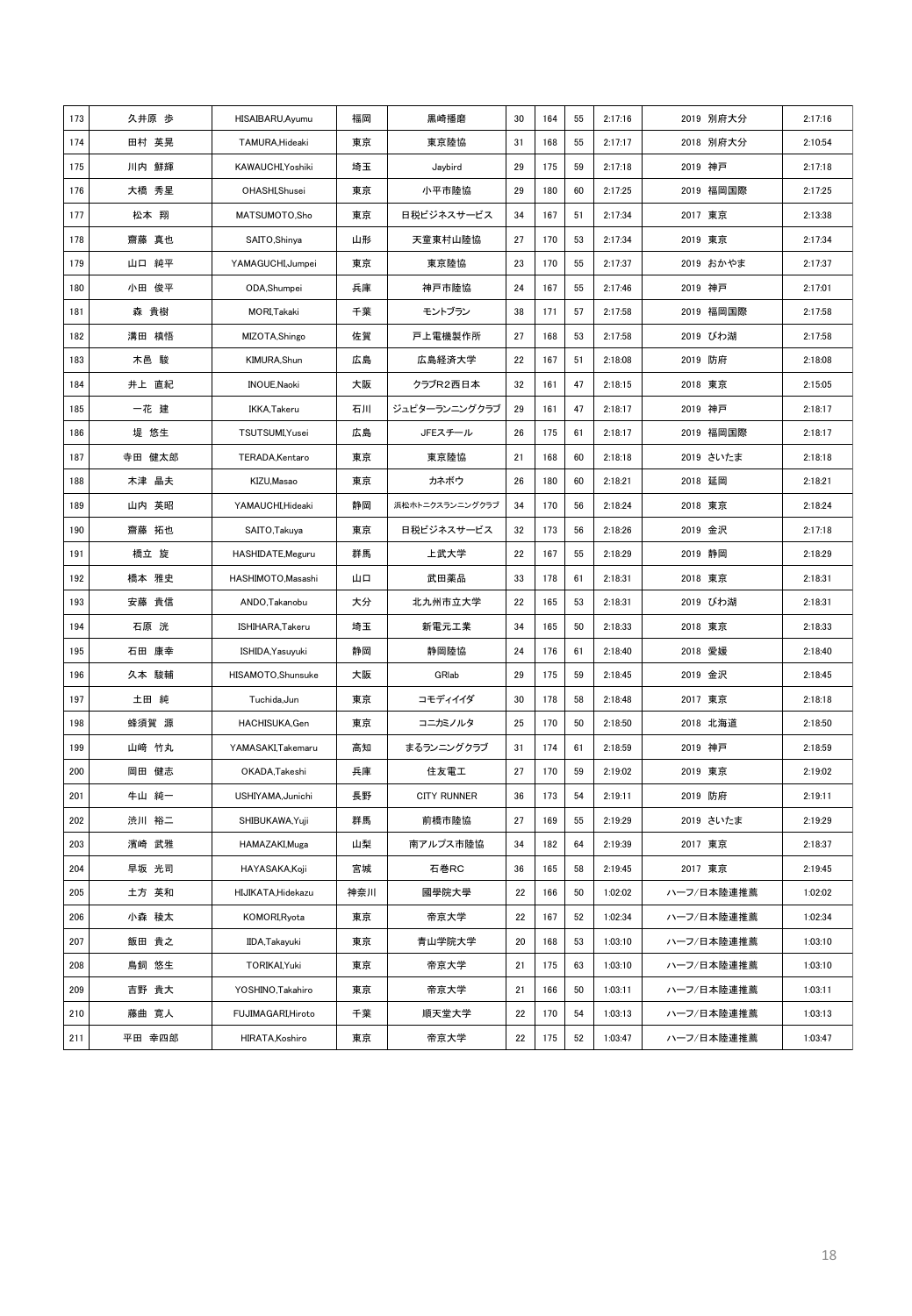### エリート選手(女子)リスト ELITE ATHLETES (WOMEN)

| No. | 氏名<br>Name       |                         |            | 国籍 所属<br>Nationality . Club | 年齢<br>Age | 身長<br>cm | 体重<br>kg |         | 出場資格記録<br>Qualifified Time | 自己記録<br>Personal Best Time |
|-----|------------------|-------------------------|------------|-----------------------------|-----------|----------|----------|---------|----------------------------|----------------------------|
| 51  | ルティ・アガ           | AGA, Ruti               | ETH        | エチオピア                       | 26        | 152      | 44       | 2:18:34 | 2018 ベルリン                  | 2:18:34                    |
| 52  | ベルハネ・ディババ        | DIBABA, Birhane         | ETH        | エチオピア                       | 26        | 160      | 48       | 2:18:46 | 2019 バレンシア                 | 2:18:46                    |
| 53  | バレリー・アイヤベイ       | AIYABEI, Valary         | <b>KEN</b> | ケニア                         | 28        | 155      | 38       | 2:19:10 | 2019 フランクフルト               | 2:19:10                    |
| 54  | ロナー・チェムタイ サルピーター | CEMTAI SALPETER, Lonah  | <b>ISR</b> | イスラエル                       | 31        | 165      | 48       | 2:19:46 | 2019 プラハ                   | 2:19:46                    |
| 55  | ティギスト・ギルマ        | GIRMA, Tigist           | ETH        | エチオピア                       | 26        | 168      | 55       | 2:19:52 | 2019 アムステルダム               | 2:19:52                    |
| 56  | アズメラ・ゲブル         | GEBRU, Azmera           | ETH        | エチオピア                       | 24        | 160      | 48       | 2:20:48 | 2019 アムステルダム               | 2:20:48                    |
| 57  | シュレ・デミセ          | DEMISE, Shure           | ETH        | エチオピア                       | 24        | 167      | 56       | 2:21:05 | 2019 東京                    | 2:20:59                    |
| 58  | カプチッチ・セリー チェピエゴ  | CHEPYEGO KAPTICH, Selly | <b>KEN</b> | ケニア                         | 34        | 160      | 42       | 2:21:06 | 2019 ベルリン                  | 2:21:06                    |
| 59  | シタイエ・エシェテ        | ESHETE, Shitaye         | <b>BRN</b> | バーレーン                       | 29        | 155      | 45       | 2:21:33 | 2019 リュブリャナ                | 2:21:33                    |
| 60  | マルタ・レマ           | LEMA, Marta             | ETH        | エチオピア                       | 29        | 162      | 46       | 2:22:35 | 2018 トロント                  | 2:22:35                    |
| 61  | ストゥメ・アセファ ケベデ    | ASEFA KEBEDE, Sutume    | ETH        | エチオピア                       | 25        | 160      | 47       | 2:23:31 | 2019 北京                    | 2:23:31                    |
| 62  | センベレ・テフェリ        | TEFERI, Senbere         | ETH        | エチオピア                       | 24        | 159      | 45       | 2:24:11 | 2018 ドバイ                   | 2:24:11                    |
| 63  | アンドレア・デールストラ     | DEELSTRA, Andrea        | <b>NED</b> | オランダ                        | 34        | 164      |          | 2:31:29 | 2019 ベルリン                  | 2:26:46                    |
| 64  | レイチェル・クリフ        | CLIFF, Rachel           | CAN        | カナダ                         | 31        | 163      | 47       | 2:26:56 | 2019 名古屋                   | 2:26:56                    |
| 301 | 山口 遥             | YAMAGUCHI, Haruka       | 東京         | AC · KITA                   | 32        | 167      | 49       | 2:27:39 | 2019 神戸                    | 2:27:39                    |
| 302 | 吉田 香織            | YOSHIDA, Kaori          | 埼玉         | TEAM R × L                  | 38        | 155      | 42       | 2:28:24 | 2017 名古屋                   | 2:28:24                    |
| 303 | 野口 理沙            | NOGUCHI.Risa            | 東京         | 東京陸協                        | 30        | 159      | 44       | 2:28:32 | 2017 ゴールドコースト              | 2:28:09                    |
| 304 | 土井 友里永           | DOI, Yurie              | 千葉         | 千葉陸協                        | 31        | 164      | 54       | 2:29:49 | 2018 名古屋                   | 2:29:49                    |
| 305 | 兼重 志帆            | KANESHIGE,Shiho         | 東京         | GRIab関東                     | 30        | 154      | 41       | 2:31:56 | 2019 神戸                    | 2:31:56                    |
| 306 | 木下 裕美子           | KINOSHITA, Yumiko       | 東京         | 東京陸協                        | 33        | 154      | 42       | 2:34:19 | 2019 大阪国際女子                | 2:34:19                    |
| 307 | 伊坂 菜生            | ISAKA, Nao              | 茨城         | <b>RUNS</b>                 | 25        | 160      |          | 2:36:48 | 2019 勝田                    | 2:36:48                    |
| 308 | 吉松 久恵            | YOSHIMATSU, Hisae       | 山口         | 周南市役所                       | 40        | 164      | 45       | 2:37:01 | 2018 大阪                    | 2:28:49                    |
| 309 | 井野 光子            | INO, Mitsuko            | 大阪         | リンクスタイル                     | 36        | 165      | 48       | 2:39:04 | 2019 大阪                    | 2:34:39                    |
| 310 | 高浜 香澄            | TAKAHAMA, Kasumi        | 北海道        | 道央陸協                        | 34        | 160      | 50       | 2:39:49 | 2018 東京                    | 2:39:49                    |
| 311 | 水清田 有紀           | MIZUSEDA, Yuki          | 千葉         | 千葉陸協                        | 30        | 151      | 41       | 2:40:47 | 2019 さいたま                  | 2:40:47                    |
| 312 | 廣瀬 光子            | <b>HIROSE.Mitsuko</b>   | 東京         | 東京WINGS                     | 45        | 158      | 49       | 2:41:51 | 2017 東京                    | 2:30:27                    |
| 313 | 田中 百子            | TANAKA, Momoko          | 東京         | 東京陸協                        | 33        | 155      | 42       | 2:42:09 | 2018 東京                    | 2:42:09                    |
| 314 | 藤澤 舞             | FUJISAWA.Mai            | 北海道        | 札幌エクセルアスリートクラブ              | 45        | 160      | 46       | 2:42:36 | 2019 金沢                    | 2:42:36                    |
| 315 | 森川 千明            | MORIKAWA, Chiaki        | 千葉         | <b>TOKYO BAY RC</b>         | 32        | 162      | 50       | 2:42:42 | 2019 東京                    | 2:42:42                    |
| 316 | 大樽 壖枼            | OTARU, Mizuha           | 長崎         | メモリード                       | 23        | 157      | 43       | 2:42:53 | 2019 神尸                    | 2:40:41                    |
| 317 | 松本 恭子            | MATSUMOTO, Kyoko        | 千葉         | 千葉陸協                        | 49        | 158      | 43       | 2:43:21 | 2017 東京                    | 2:43:21                    |
| 318 | 乗松 祐里            | NORIMATSU, Yuri         | 神奈川        | 横浜MMナイトランナーズ                | 32        | 157      | 38       | 2:43:41 | 2019 水戸                    | 2:43:41                    |
| 319 | 中島 知美            | NAKAJIMA, Tomomi        | 兵庫         | GRIab兵庫                     | 30        | 154      | 42       | 2:44:13 | 2019 大阪                    | 2:44:13                    |
| 320 | 小栁 由香            | KOYANAGI, Yuka          | 東京         | 内田治療院                       | 46        | 154      | 42       | 2:44:28 | 2017 東京                    | 2:44:28                    |
| 321 | 安川 沙弥香           | YASUKAWA,Sayaka         | 石川         | Awake                       | 37        | 157      | 46       | 2:44:40 | 2018 東京                    | 2:44:40                    |
| 322 | 舛田 果那            | MASUDA, Kana            | 石川         | stylish                     | 31        | 164      | 50       | 2:44:52 | 2019 金沢                    | 2:44:52                    |
| 323 | 加納 由理            | KANO, Yuri              | 東京         | 東京陸協                        | 41        | 152      | 42       | 2:45:09 | 2017 東京                    | 2:24:27                    |
| 324 | 高野 美幸            | TAKANO, Miyuki          | 東京         | ラフィネグループ                    | 25        | 148      | 51       | 2:46:05 | 2019 勝田                    | 2:46:05                    |
| 325 | 小河 亜衣            | OGO,Ai                  | 兵庫         | 姫路市陸協                       | 46        | 173      | 49       | 2:46:16 | 2019 大阪                    | 2:46:16                    |
| 326 | 鈴木 絵里            | SUZUKI,Eri              | 秋田         | 能代山本陸協                      | 35        | 161      | 44       | 2:46:16 | 2017 東京                    | 2:46:16                    |
| 327 | 馬渕 裕子            | MABUCHI, Yuko           | 岐阜         | 関体協                         | 37        | 152      | 46       | 2:46:42 | 2017 東京                    | 2:46:42                    |
| 328 | 小杉 陽子            | KOSUGI, Youko           | 東京         | 東京陸協                        | 40        | 157      | 45       | 2:46:58 | 2019 板橋                    | 2:46:58                    |
| 329 | 菅生 晶子            | SUGO, Akiko             | 東京         | 東京陸協                        | 25        | 163      | 52       | 2:46:58 | 2019 東京                    | 2:46:15                    |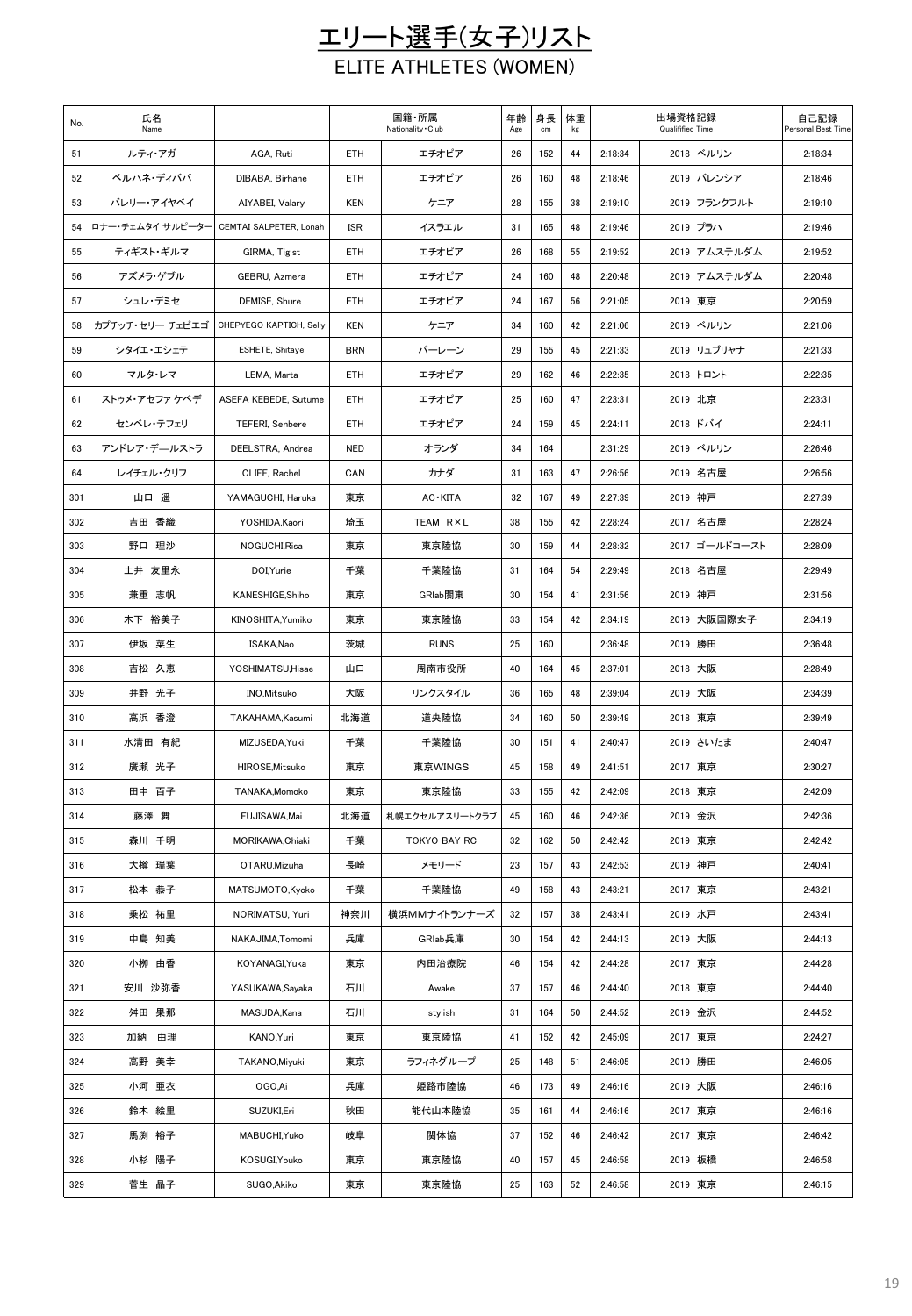

#### PACEMAKERS FOR MEN

#### ※年齢は大会当日(2020年3月1日)のものとなります。

※Age as of March 1, 2020

|                                | 国籍/ケニア・KEN               |                              |                                                     |           |               |  |
|--------------------------------|--------------------------|------------------------------|-----------------------------------------------------|-----------|---------------|--|
| Pace                           | 名前 ソロモン・キルワ イェゴ          |                              | 生年月日/Date of Birth<br>10 May. 1987<br>年齢・性別/Age・Sex |           |               |  |
|                                | Name KIRWA YEGO, Solomon |                              |                                                     |           |               |  |
|                                | Time                     | 大会名/Race                     | 順位/Place                                            | 身長/Height | 32 · 男子 Men   |  |
| 自己最高記録<br><b>Personal Best</b> |                          | 2:06:24/2018 バレンシア(Valencia) |                                                     | 体重/Weight | 176cm<br>55kg |  |

|                         | 国籍/ケニア・KEN          |                                |          |                              |               |  |
|-------------------------|---------------------|--------------------------------|----------|------------------------------|---------------|--|
| Pace                    |                     | 名前 ルベン・キプロプ                    |          | 生年月日/Date of Birth           | 2 Jun. 1994   |  |
|                         | Name KIPROP, Reuben |                                |          | 年齢・性別/Age・Sex<br>25 · 男子 Men |               |  |
|                         | Time                | 大会名/Race                       | 順位/Place | 身長/Height                    |               |  |
| 自己最高記録<br>Personal Best |                     | : 2:04:40/2019 アブダビ(Abu Dhabi) |          | 体重/Weight                    | 177cm<br>62kg |  |

|                         | 国籍/ケニア・KEN                        |                                   |  |  |
|-------------------------|-----------------------------------|-----------------------------------|--|--|
| Pace                    | 名前 ウィリアム・ワンジク                     | 生年月日/Date of Birth<br>7 May. 1995 |  |  |
| 3                       | Name WANJIKU, William             | 年齢・性別/Age・Sex<br>24 · 男子 Men      |  |  |
|                         | 順位/Place<br>大会名/Race<br>Time      | 身長/Height                         |  |  |
| 自己最高記録<br>Personal Best | 1:00:24/2019 ズボーレハーフ(Zwolle) Half | 167cm<br>体重/Weight<br>51kg        |  |  |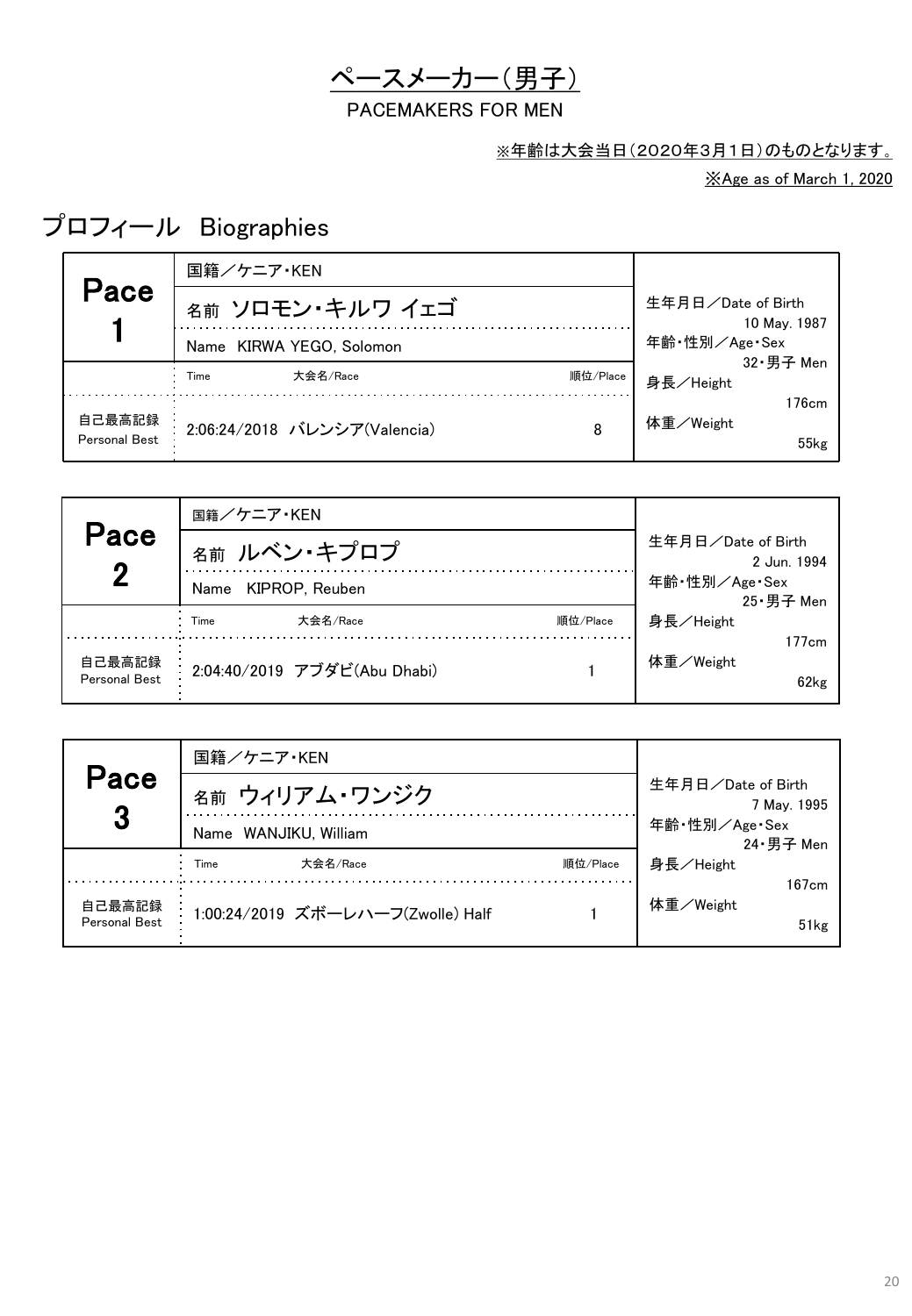|                         | 国籍/ケニア·KEN             |                                               |          |                                                     |  |
|-------------------------|------------------------|-----------------------------------------------|----------|-----------------------------------------------------|--|
| Pace<br>Д               | 名前 アレクサンダー・ムティソ        |                                               |          | 生年月日/Date of Birth<br>10 Sep. 1996<br>年齢・性別/Age・Sex |  |
|                         | Name MUTISO, Alexander |                                               |          |                                                     |  |
|                         | Time                   | 大会名/Race                                      | 順位/Place | 23 · 男子 Men<br>身長/Height                            |  |
| 自己最高記録<br>Personal Best |                        | : 1:00:11/2015 コペンハーゲンハーフ(Copenhagen) Half 10 |          | 169cm<br>体重/Weight<br>49kø                          |  |

|                         | 所属/宮崎·旭化成               |                                  |                                                     |          |           |                  |
|-------------------------|-------------------------|----------------------------------|-----------------------------------------------------|----------|-----------|------------------|
| Jace<br>5               | 鎧坂 哲也<br>名前             |                                  | 生年月日/Date of Birth<br>20 Mar. 1990<br>年齢・性別/Age・Sex |          |           |                  |
|                         | Name YOROIZAKA, Tetsuya |                                  |                                                     |          |           |                  |
|                         | $\therefore$ Time       | 大会名/Race                         |                                                     | 順位/Place |           | 29 • 男子 Men      |
|                         |                         |                                  |                                                     |          | 身長/Height | 166cm            |
| 自己最高記録<br>Personal Best |                         | 1:03:50/2018 仙台ハーフ (Sendai) Half |                                                     | 12       | 体重/Weight |                  |
|                         |                         |                                  |                                                     |          |           | 53 <sub>kg</sub> |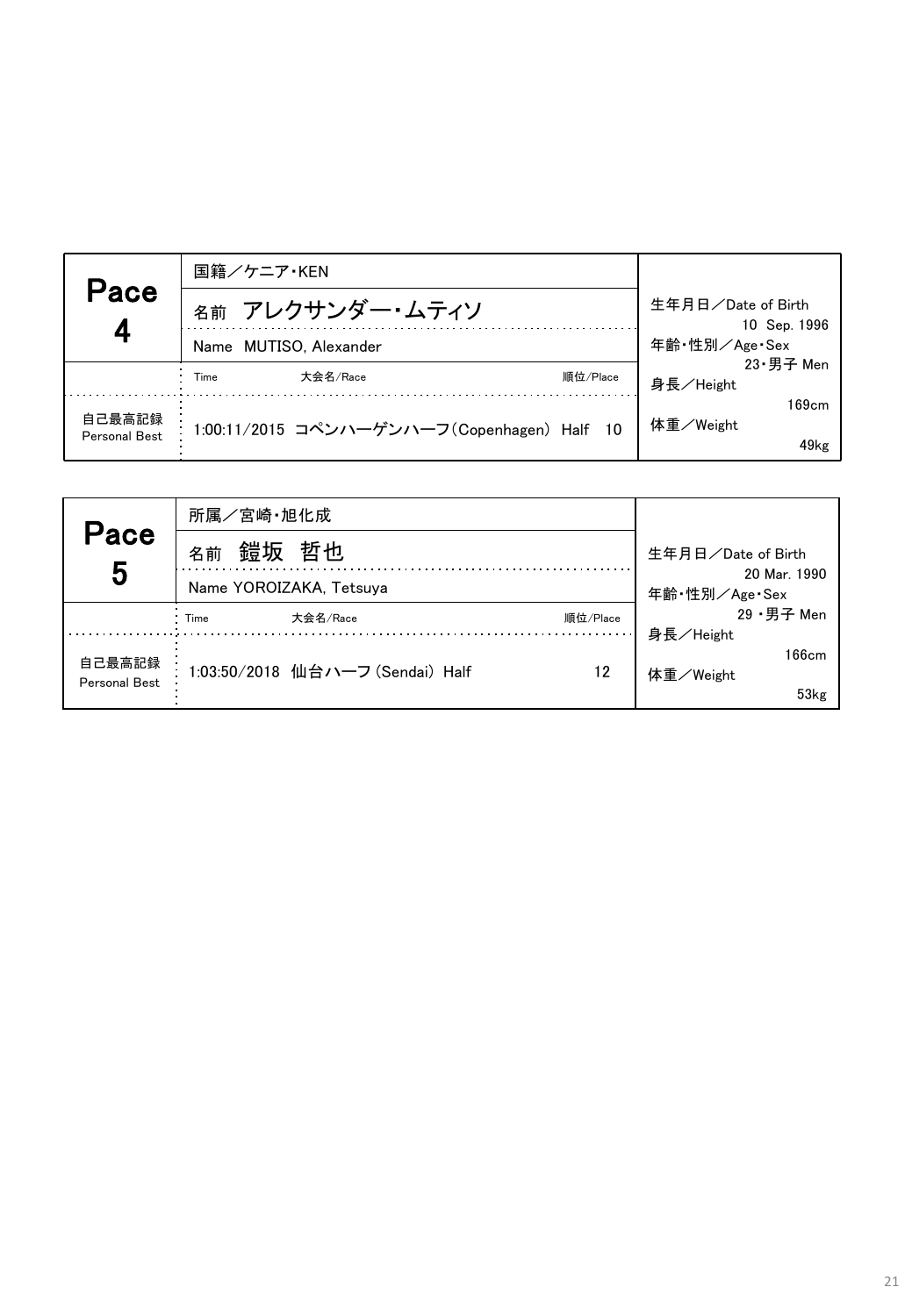ペースメーカー(女子)

#### PACEMAKERS FOR WOMEN

#### ※年齢は大会当日(2020年3月1日)のものとなります。

※Age as of March 1, 2020

|                         | 所属/徳島·大塚製薬         |                      |          |                    |                              |
|-------------------------|--------------------|----------------------|----------|--------------------|------------------------------|
| Pace<br>21              | 國行<br>名前           | 麗生                   |          | 生年月日/Date of Birth | 9 Jan. 1996                  |
|                         | Name KUNIYUKI, Reo |                      |          |                    | 年齢・性別/Age・Sex<br>24 · 男子 Men |
|                         | Time               | 大会名/Race             | 順位/Place | 身長/Height          |                              |
| 自己最高記録<br>Personal Best | 1:02:39/2017       | 丸亀ハーフ(Marugame) Half | 25       | 体重/Weight          | 172cm<br>54 <sub>kg</sub>    |

|                         | 所属/徳島·大塚製薬          |                                       |          |                                    |               |
|-------------------------|---------------------|---------------------------------------|----------|------------------------------------|---------------|
| Pace<br>22              | 名前 上村 和生            |                                       |          | 生年月日/Date of Birth<br>13 Jan. 1994 |               |
|                         | Name UEMURA, Kazuki |                                       |          | 年齢・性別/Age・Sex<br>26 · 男子 Men       |               |
|                         | Time                | 大会名/Race                              | 順位/Place | 身長/Height                          |               |
| 自己最高記録<br>Personal Best |                     | 1:02:58/2015 立川シティハーフ(Tachikawa) Half | 27       | 体重/Weight                          | 170cm<br>52kg |

| Pace<br>23                     | 所属/千葉・富士通<br>名前横手 健 |                                   |                              | 生年月日/Date of Birth<br>27 Apr. 1993 |               |
|--------------------------------|---------------------|-----------------------------------|------------------------------|------------------------------------|---------------|
|                                | Name YOKOTE, Ken    |                                   | 年齢・性別/Age・Sex<br>26 · 男子 Men |                                    |               |
|                                | Time                | 大会名/Race                          | 順位/Place                     | 身長/Height                          |               |
| 自己最高記録<br><b>Personal Best</b> |                     | 1:01:37/2015 丸亀ハーフ(Marugame) Half | 10                           | 体重/Weight                          | 165cm<br>54kg |